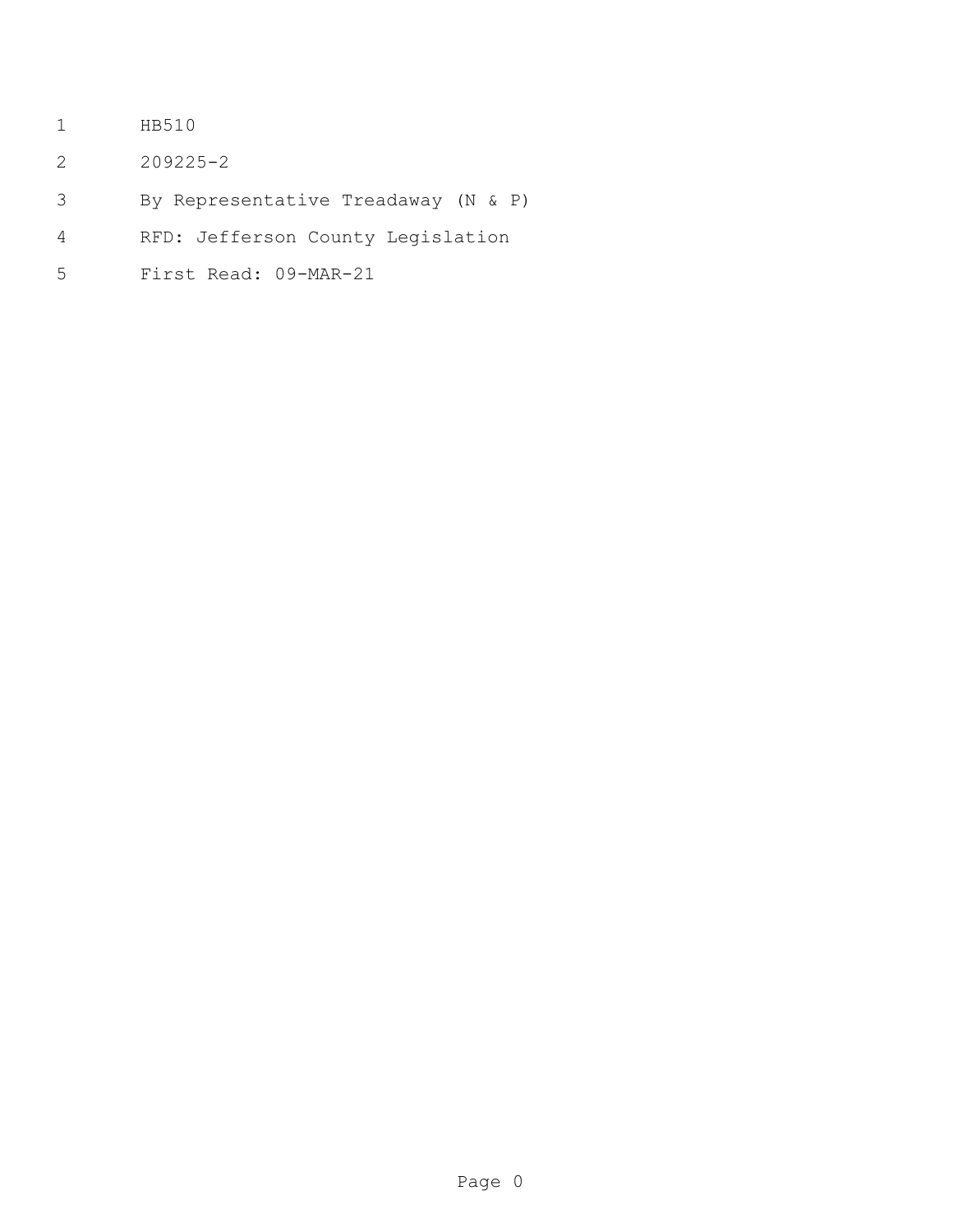ENROLLED, An Act,

 Relating to the Birmingham retirement and relief system for officers and employees of the city; to amend Sections 45-37A-51.190, 45-37A-51.192, 45-37A-51.196, 45-37A-51.220, 45-37A-51.221, 45-37A-51.222, 45-37A-51.225, 45-37A-51.228, 45-37A-51.232, 45-37A-51.244, 45-37A-51.302, 45-37A-51.305, 45-37A-51.306, 45-37A-51.307, and 45-37A-51.308, Code of Alabama 1975; to revise, effective on and after July 1, 2021, the contribution rate of participants 11 to the pension system to 7.5 percent; to revise, effective on and after July 1, 2021, the contribution rate of the city and participating constructive subsidiaries to the pension system 14 to an amount to be determined by the actuary at the level necessary to fully fund the system and to amortize the unfunded accrued liability of the system over a closed period not to exceed 30 years; to revise the eligibility for a normal retirement benefit for participants who first become participants on or after July 1, 2021, excluding fire and police employees, and to provide for those participants to either attain age 62 or older and to complete 10 or more years of credited service, or to attain age 55 or older and to complete 30 or more years of credited service; to revise the normal retirement benefit for participants who first become participants on or after July 1, 2021, excluding fire and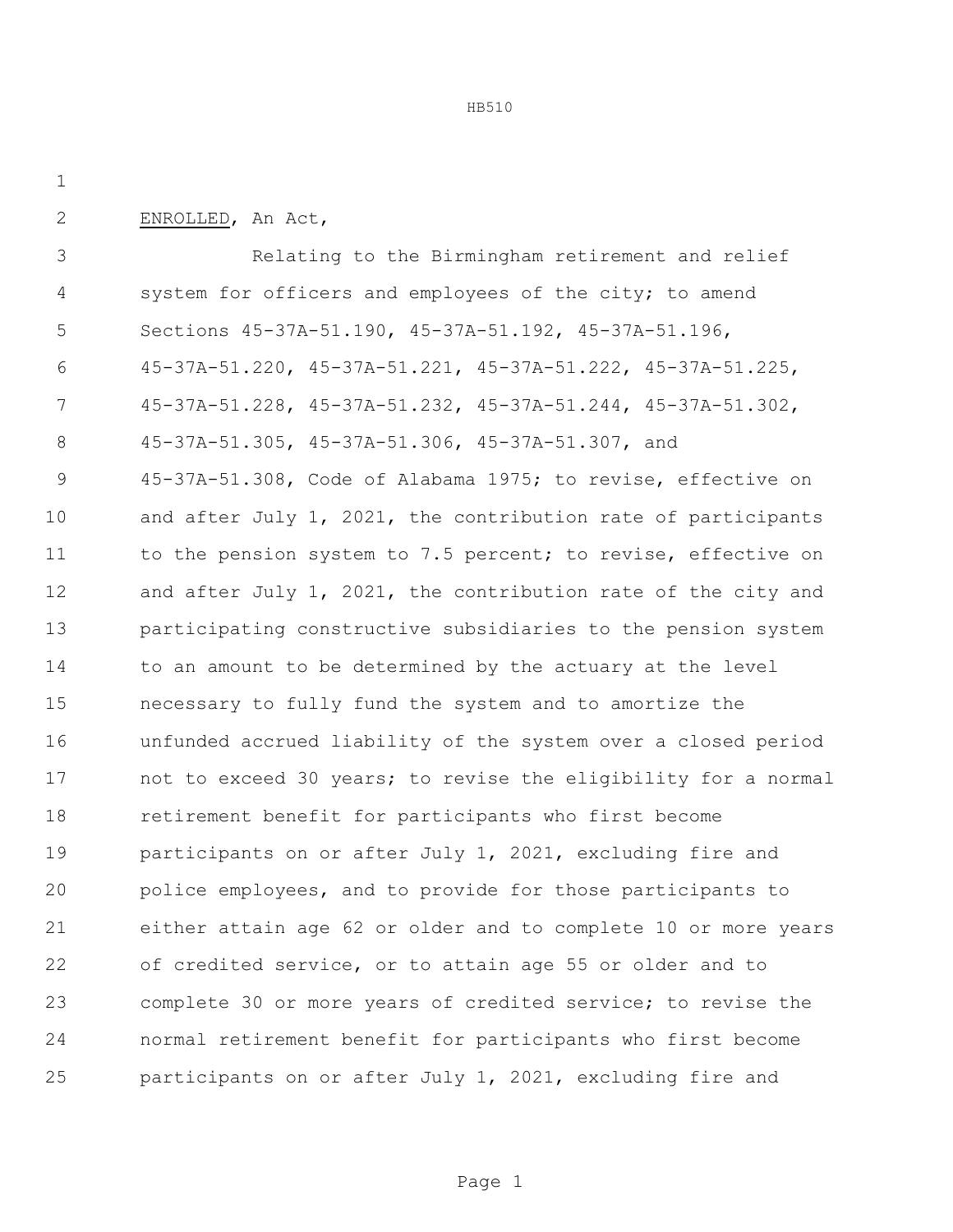police employees, from 2.25 percent to 1.75 percent of the participant's final average salary multiplied by years of credited service; to revise the maximum normal retirement benefit for participants who first become participants on or after July 1, 2021, excluding fire and police employees, to a maximum benefit of 52.5 percent of final average salary consistent with changes to the normal retirement benefit 8 formula for those participants; to revise the ordinary disability allowance for all participants who incur a disability on or after July 1, 2021, excluding fire and police employees, from 2 percent to 1.75 percent of those participants' final average salary multiplied by years of credited service; to revise the spousal survivor's benefits for legally married participants who first become participants on or after July 1, 2021, to remove the subsidized survivor's benefit, and to provide those participants the option to elect payment of an actuarially reduced retirement benefit to provide a survivor's benefit; to revise the spousal survivor's benefit available to legally married participants retiring under the firefighters' and police officers' supplemental pension system who first become participants on or after July 1, 2021, to remove the subsidized spousal survivor's benefit, and to provide those participants the option to elect payment of an actuarially reduced retirement benefit to provide a spousal survivor's benefit; and to revise the early retirement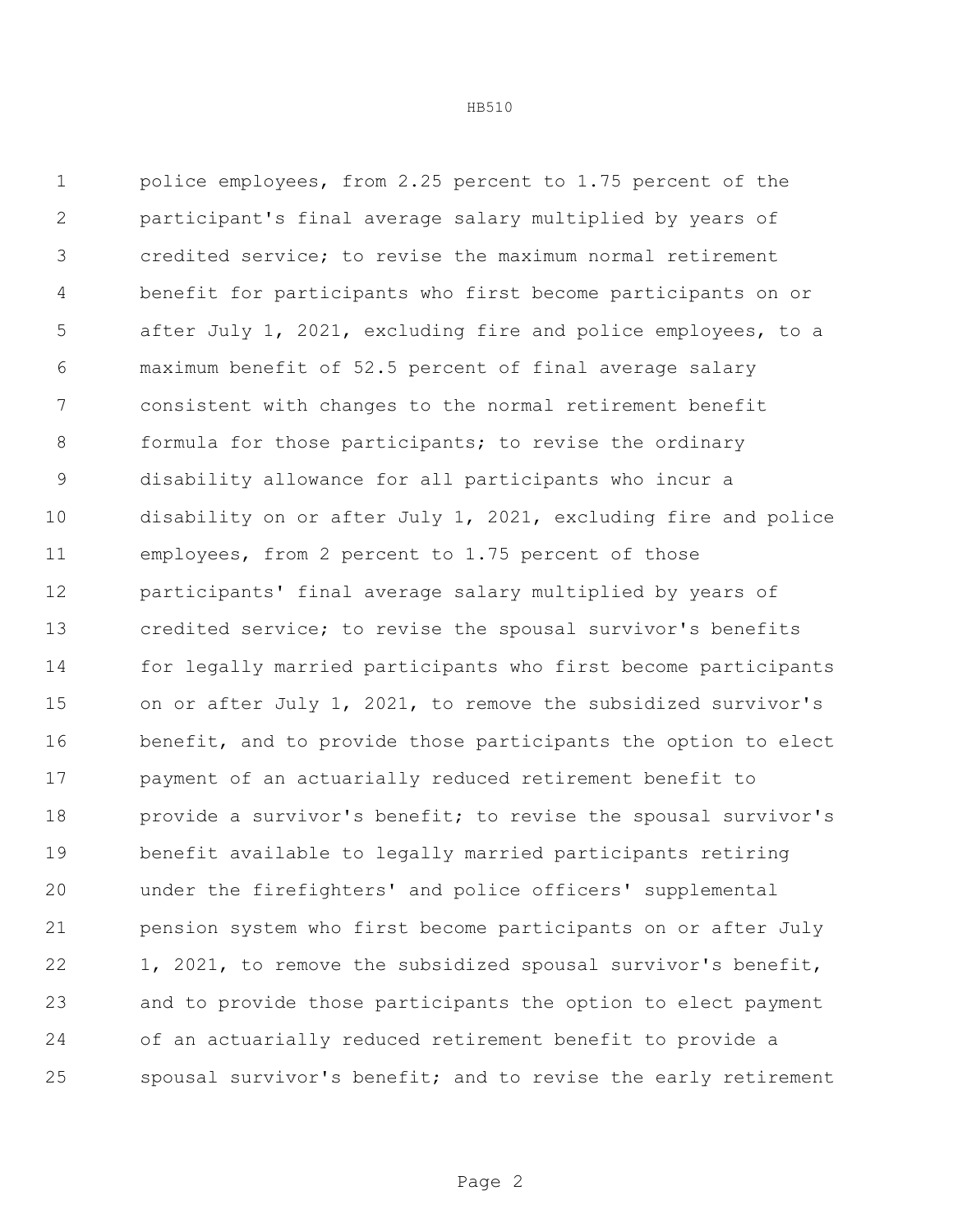| $\mathbf 1$   | benefit for participants who first become participants on or   |  |  |  |
|---------------|----------------------------------------------------------------|--|--|--|
| $\mathbf{2}$  | after July 1, 2021, from 1.85 percent to 1.45 percent of those |  |  |  |
| 3             | participants' final average salary multiplied by years of      |  |  |  |
| 4             | credited service.                                              |  |  |  |
| 5             | IT ENACTED BY THE LEGISLATURE OF ALABAMA:<br>BE                |  |  |  |
| 6             | Section 1. Sections 45-37A-51.190, 45-37A-51.192,              |  |  |  |
| 7             | 45-37A-51.196, 45-37A-51.220, 45-37A-51.221, 45-37A-51.222,    |  |  |  |
| $8\,$         | 45-37A-51.225, 45-37A-51.228, 45-37A-51.232, 45-37A-51.244,    |  |  |  |
| $\mathcal{G}$ | 45-37A-51.302, 45-37A-51.305, 45-37A-51.306, 45-37A-51.307,    |  |  |  |
| 10            | and 45-37A-51.308 of the Code of Alabama 1975, are amended to  |  |  |  |
| 11            | read as follows:                                               |  |  |  |
| 12            | $"$ \$45-37A-51.190.                                           |  |  |  |
| 13            | "(a) Each (1) Effective on and after April 12, 2006,           |  |  |  |
| 14            | through June 30, 2021, each participant shall contribute to    |  |  |  |
| 15            | the cost of the system, and the city shall deduct from the     |  |  |  |
| 16            | participant's pay, an amount equal to not less than six        |  |  |  |
| 17            | percent nor more than seven percent of actual monthly salary.  |  |  |  |
| 18            | "(2) Regardless of the initial participation date or           |  |  |  |
| 19            | hire date of any participant, and notwithstanding subdivision  |  |  |  |
| 20            | (1), effective on and after July 1, 2021, each participant     |  |  |  |
| 21            | shall contribute to the cost of the system, and the city shall |  |  |  |
| 22            | deduct from the pay of each participant, an amount equal to    |  |  |  |
| 23            | seven and one-half percent of actual monthly salary.           |  |  |  |
| 24            | "(b) Should the city through error, inadvertence, or           |  |  |  |
| 25            | otherwise, neglect to make proper deduction for the fund from  |  |  |  |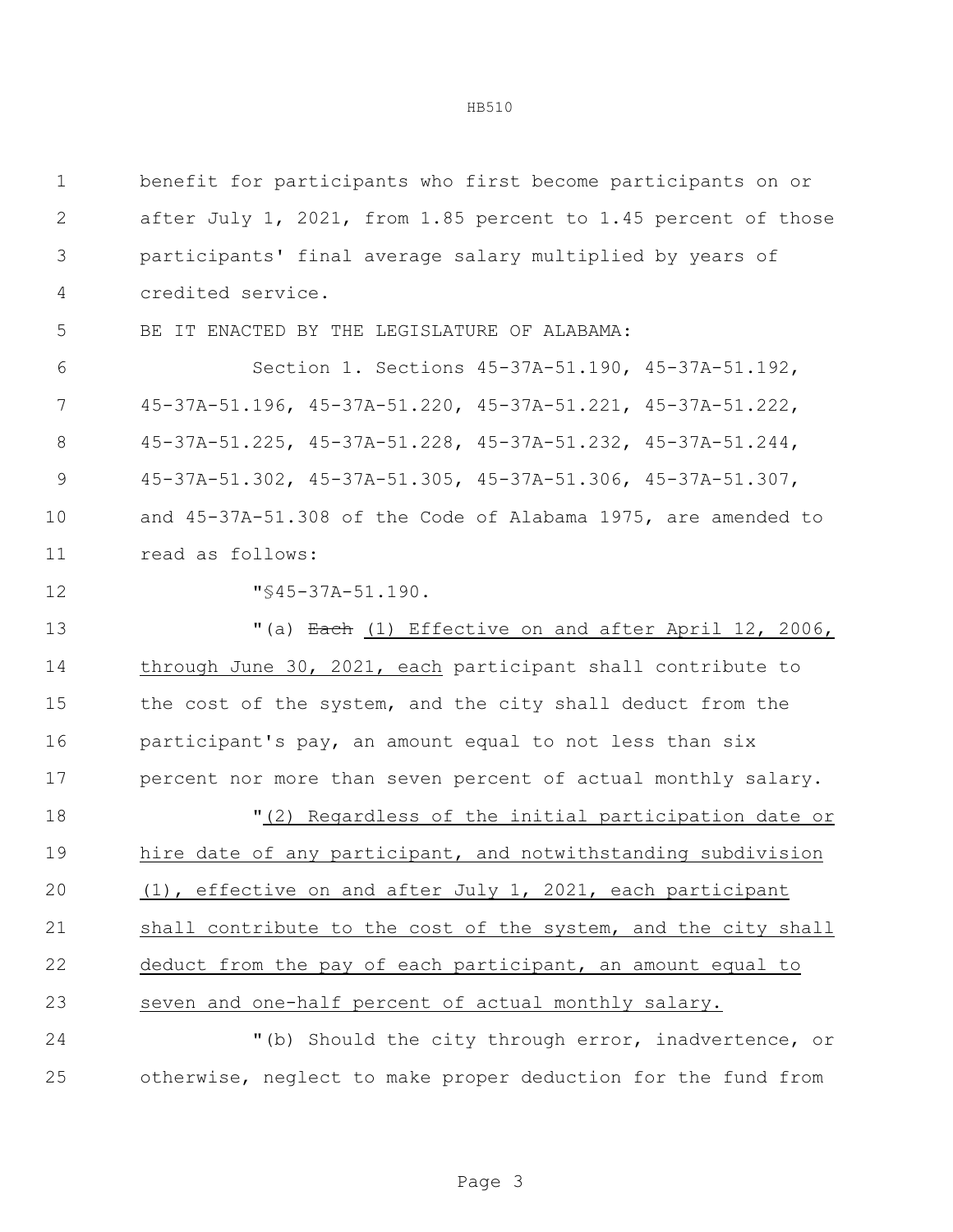the salary of any employee member for any payroll period, the employee member shall be liable to the fund for the amount or amounts that should have been deducted and shall pay that amount to the custodian on demand. "(c) Notwithstanding this section, participants who are employees of the Jefferson County Department of Health

 shall contribute six percent to seven percent of actual pay to the fund.

9  $\sqrt{9}$   $\sqrt{9}$   $\sqrt{9}$   $\sqrt{9}$   $\sqrt{9}$   $\sqrt{9}$   $\sqrt{9}$   $\sqrt{9}$   $\sqrt{9}$   $\sqrt{9}$   $\sqrt{9}$   $\sqrt{9}$   $\sqrt{9}$   $\sqrt{9}$   $\sqrt{9}$   $\sqrt{9}$   $\sqrt{9}$   $\sqrt{9}$   $\sqrt{9}$   $\sqrt{9}$   $\sqrt{9}$   $\sqrt{9}$   $\sqrt{9}$   $\sqrt{9}$   $\sqrt{9}$   $\sqrt{9}$   $\sqrt{9}$   $\sqrt{$ 

 "(a) The city shall pick up employer payment of required participants' contributions in lieu of salary or wages through a program and plan amendments relating to the city's employees meeting the requirements of the United States Internal Revenue Code, as amended.

 "(b)(1) Beginning July 1, 1995, the contribution of 16 the employer, excluding the board of health and employees of 17 the board of health, shall be determined by the actuary of the board at the level necessary to fully fund the system. The actuary shall be required to make the determination for each actuarial year.

 "(2) Beginning on July 1, 2017, the employer's total minimum rate of contribution into the fund, excluding the board of health, shall increase to 7.25 percent.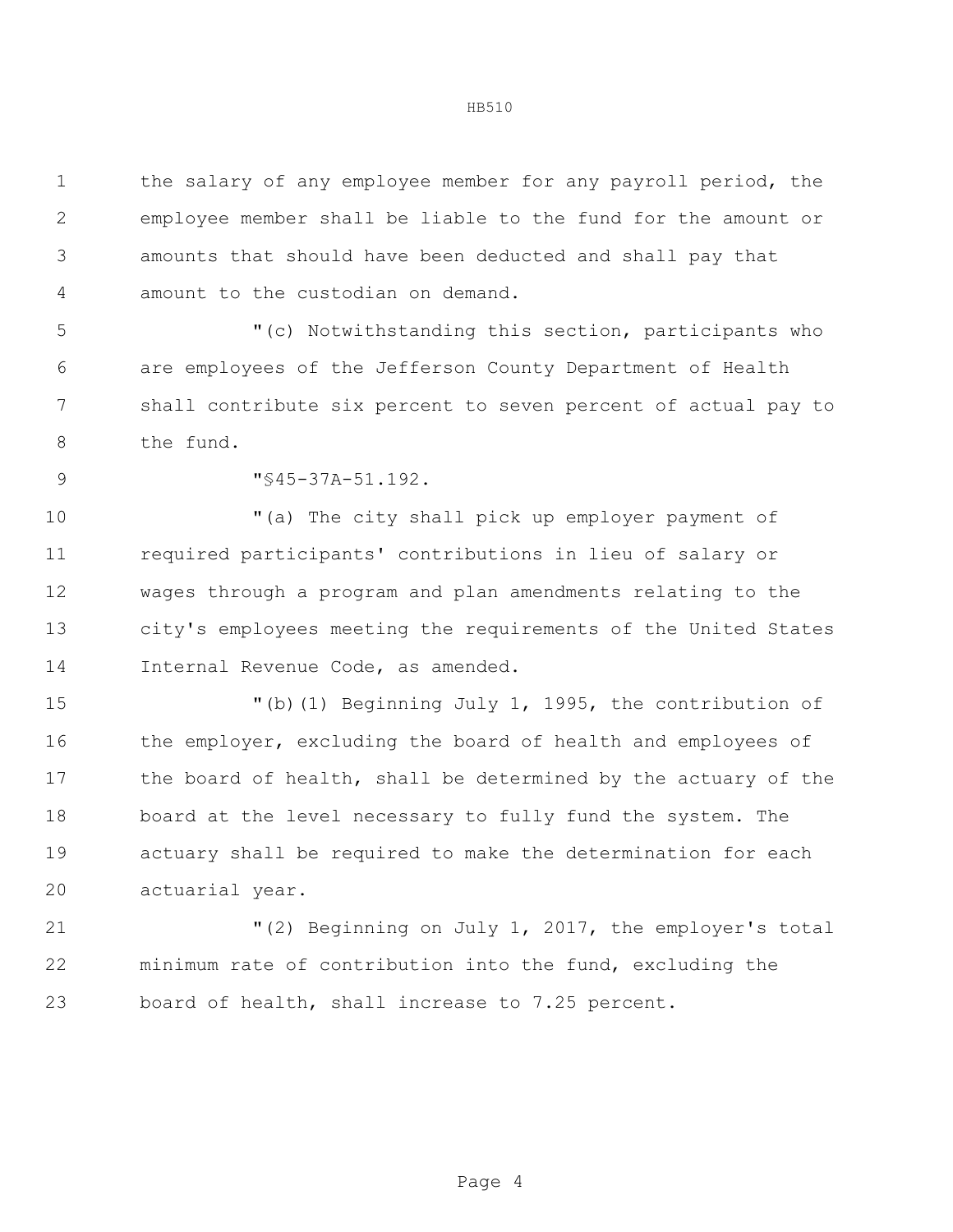| $1\,$         | "(3) Beginning on July 1, 2018, the employer's total         |  |  |  |
|---------------|--------------------------------------------------------------|--|--|--|
| $\mathbf{2}$  | minimum rate of contribution into the fund, excluding the    |  |  |  |
| 3             | board of health, shall increase to 8.50 percent.             |  |  |  |
| 4             | "(4) Beginning on July 1, 2020, the employer's total         |  |  |  |
| 5             | minimum rate of contribution into the fund, excluding the    |  |  |  |
| 6             | board of health, shall increase to nine percent.             |  |  |  |
| 7             | "(5) Notwithstanding anything to the contrary                |  |  |  |
| 8             | contained in this subpart, beginning July 1, 2021, the       |  |  |  |
| $\mathcal{G}$ | employer, including all participating constructive           |  |  |  |
| 10            | subsidiaries, except the board of health, shall make a       |  |  |  |
| 11            | contribution into the fund in an amount to be determined by  |  |  |  |
| 12            | the actuary of the board each fiscal year at the level       |  |  |  |
| 13            | necessary to do both of the following:                       |  |  |  |
| 14            | "a. Fully fund the system based on his or her                |  |  |  |
| 15            | determination of the annual cost each fiscal year of the     |  |  |  |
| 16            | current pension benefits provided by the system.             |  |  |  |
| 17            | "b. Amortize the unfunded accrued liability of the           |  |  |  |
| 18            | system over a closed period not to exceed 30 years, with the |  |  |  |
| 19            | period commencing on July 1, 2021.                           |  |  |  |
| 20            | $"(5)$ (6) Notwithstanding anything to the contrary in       |  |  |  |
| 21            | this subsection, the employer may increase its total rate of |  |  |  |
| 22            | contribution above the minimum amounts previously listed in  |  |  |  |
| 23            | this subsection.                                             |  |  |  |
| 24            | "(c) At the same time the deductions attributable to         |  |  |  |
| 25            | participants' contributions are paid into the fund, the city |  |  |  |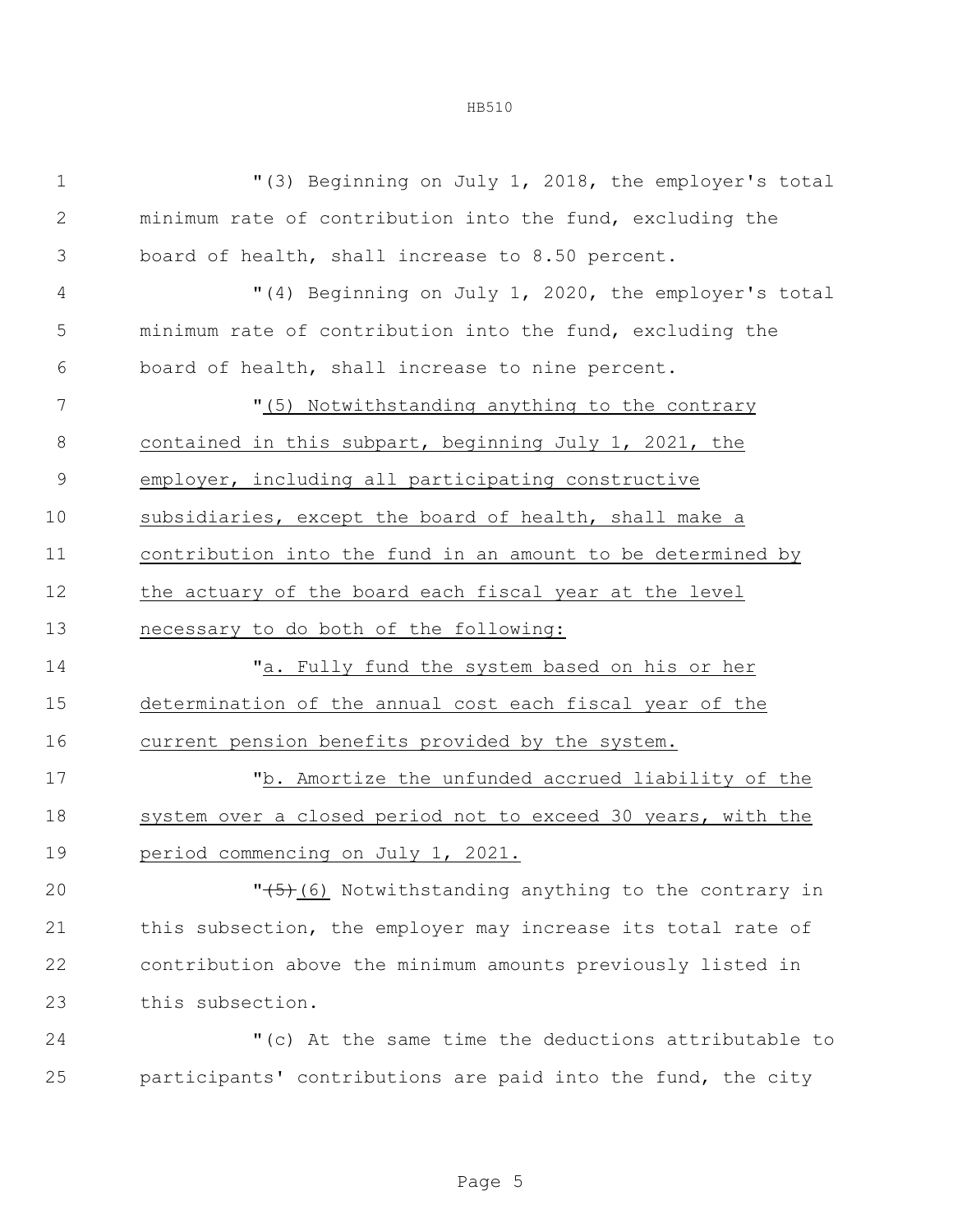shall pay into the fund the amount of contributions the city is required to pay pursuant to this section.

"§45-37A-51.196.

 "In the event of the retirement of a police officer or a firefighter from a supplemental pension system, as established by Subpart 1, with 20 or more but less than 30 years of credited service under the system, this system shall 8 receive from the supplemental pension system the each member's monthly contribution payments required to be paid from the supplemental pension system to this system from the police officer or firefighter's retirement date thereunder until the date he or she would have been entitled to retire under this system with 30 years of credited service had such police officer or firefighter continued to serve without retiring and without interruption as a participant in this system. The city 16 shall then match pay the employer's required contributions pursuant to Section 45-37A-51.192 from its general fund or 18 other appropriate funds making the matching contributions to 19 the fund within 30 days from the date of receipt of those 20 funds which are to be matched the member's monthly contribution payments from the supplemental pension system.

"§45-37A-51.220.

 "(a) A participant having attained age 60 or older and having completed five or more years of credited service, or having completed 30 or more years of credited service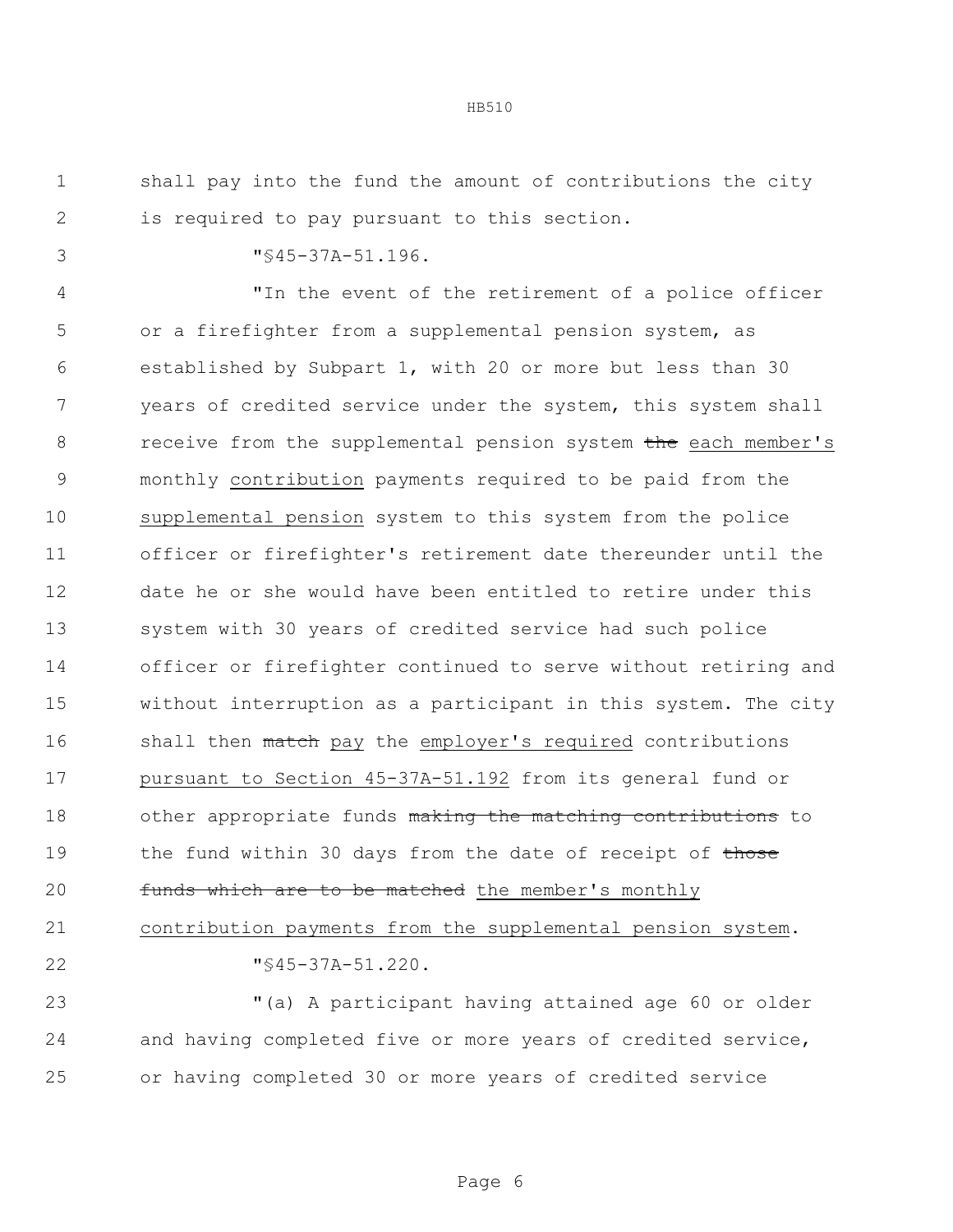without regard to age, shall be entitled upon his or her voluntary retirement to a monthly retirement benefit equal to one of the following:

 "(1) With respect to a retiree who first became a participant on or before the first day of July after nine years after date of establishment, forty percent of his or her final average salary, plus one and three thousand three hundred thirty-four thousandths percent (1.3334%) of his or her final average salary multiplied by his or her years of credited service in excess of 15 years.

 "(2) With respect to a retiree who first becomes a participant subsequent to the first day of July nine years after date of establishment, and becomes entitled to a normal retirement benefit and retires on or before July 1, 1990, two percent of his or her final average salary shall be multiplied by such retiree's years of credited service.

 "(3) With respect to a retiree who first becomes a participant subsequent to the first day of July nine years after the establishment, and becomes entitled to a normal retirement benefit and retires after July 1, 1990, and on or before June 30, 2001, two and twenty-five hundredths percent (2.25%) of his or her final average salary multiplied by such retiree's years of credited service.

 "(4) With respect to a retiree who first becomes a participant subsequent to the first day of July nine years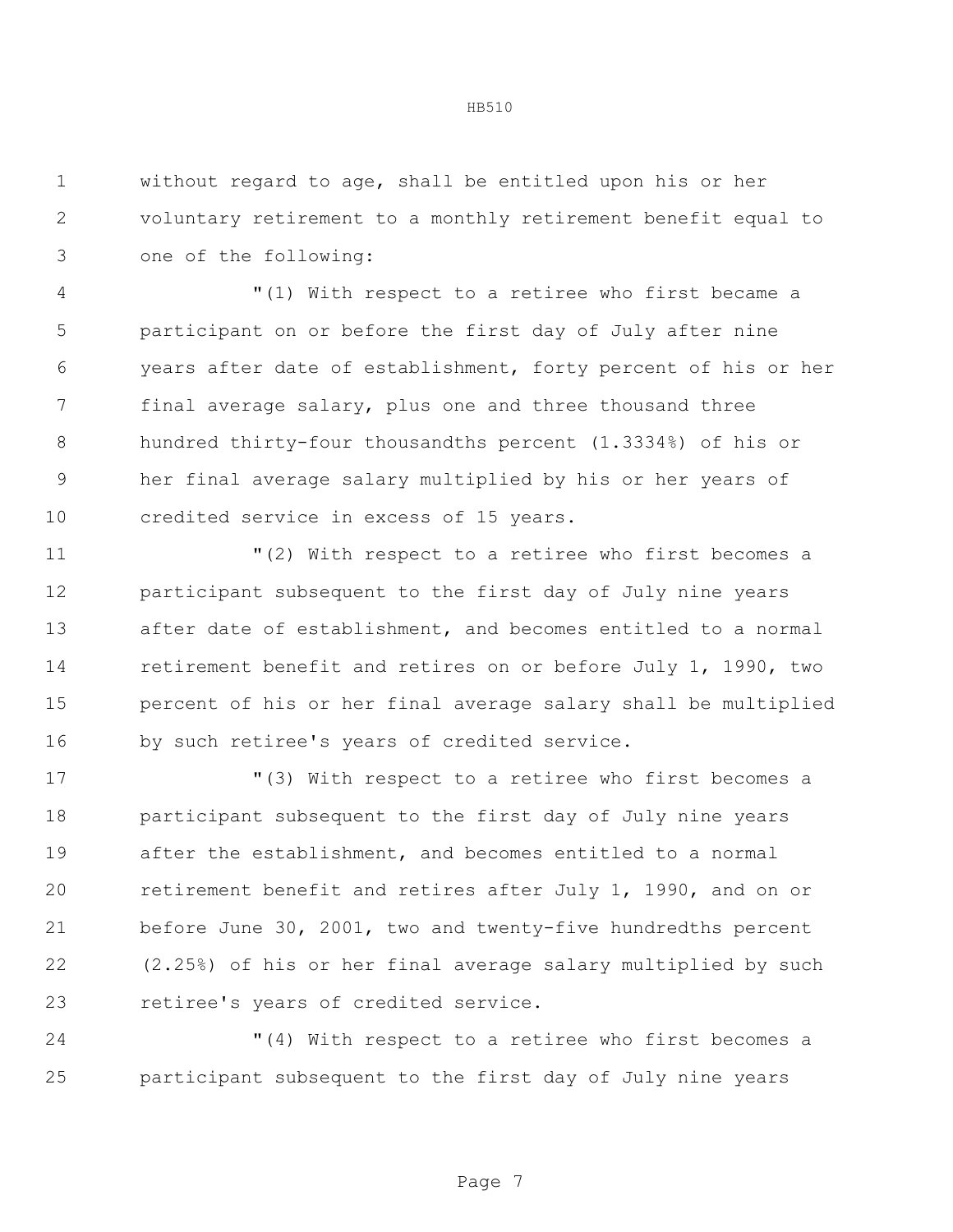after the establishment, and becomes entitled to a normal retirement benefit and retires on or after July 1, 2001, two and fifty one-hundredths percent (2.50%) of his or her final average salary multiplied by such retiree's years of credited service, subject to any future action of the board of managers.

 "(b) Effective July 1, 2006, the retiree of the board of health who becomes entitled to a normal retirement benefit and retires after that date, two and fifty one-hundredths percent (2.5%) of his or her final average salary multiplied by such retiree's years of credited service shall be the normal retirement benefit of such participant, subject to any future action of the board of managers.

 "(c) Subject to the provisions of Section 45-37A-51.237, the amount of any retirement benefit determined under this section which may have commenced to be paid in accordance with the system shall continue to be paid 18 throughout the life of the retiree.

 "(d) Notwithstanding anything to the contrary contained in this section, yet subject to subsection (e), all participants who first become participants on or after July 1, 2017, and who have attained age 62 or older and have completed 10 or more years of credited service, or who have completed 30 or more years of credited service without regard to age, and who become entitled to a normal retirement benefit, shall be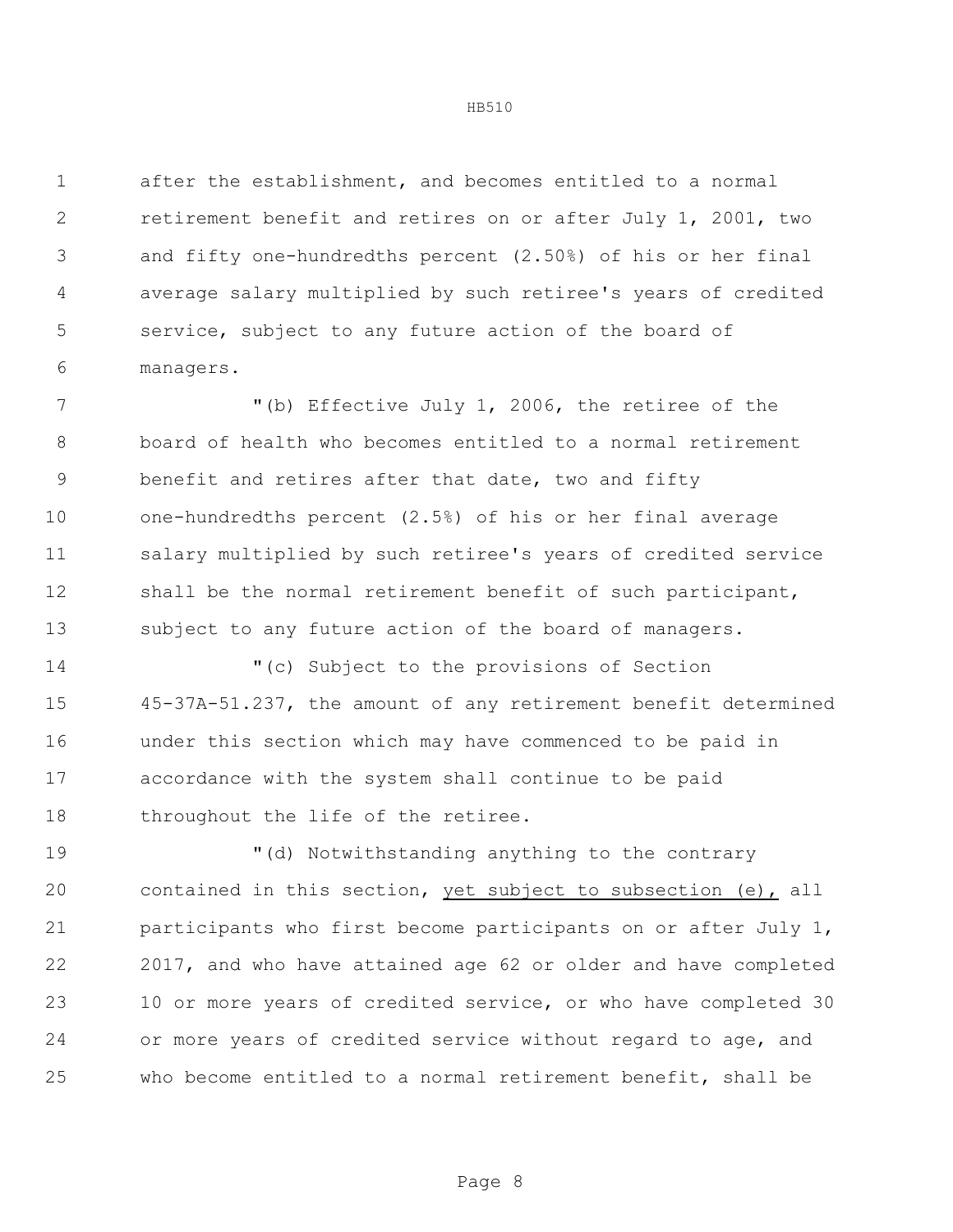entitled on his or her voluntary retirement to a monthly retirement benefit equal to 2.25 percent of his or her final average salary multiplied by the retiree's years of credited service subject to the limitation in subsection (b) of Section 45-37A-51.221. "(e) Notwithstanding anything to the contrary contained in this section, any participant who first becomes a participant on or after July 1, 2021, other than fire and police employees, and who becomes entitled to a normal retirement benefit, shall be entitled on his or her voluntary retirement to a monthly retirement benefit equal to 1.75 percent of his or her final average salary multiplied by his or her years of credited service, subject to the limitation in subsection (b) of Section 45-37A-51.221, if he or she satisfies either of the following: "a. Has attained age 62 or older, regardless of the date of termination of employment, and has completed 10 or more years of credited service, as of the date of termination of employment. "b. Has attained age 55 or older, regardless of the date of termination of employment, and has completed 30 or more years of credited service, as of the date of termination of employment. **"**§45-37A-51.221.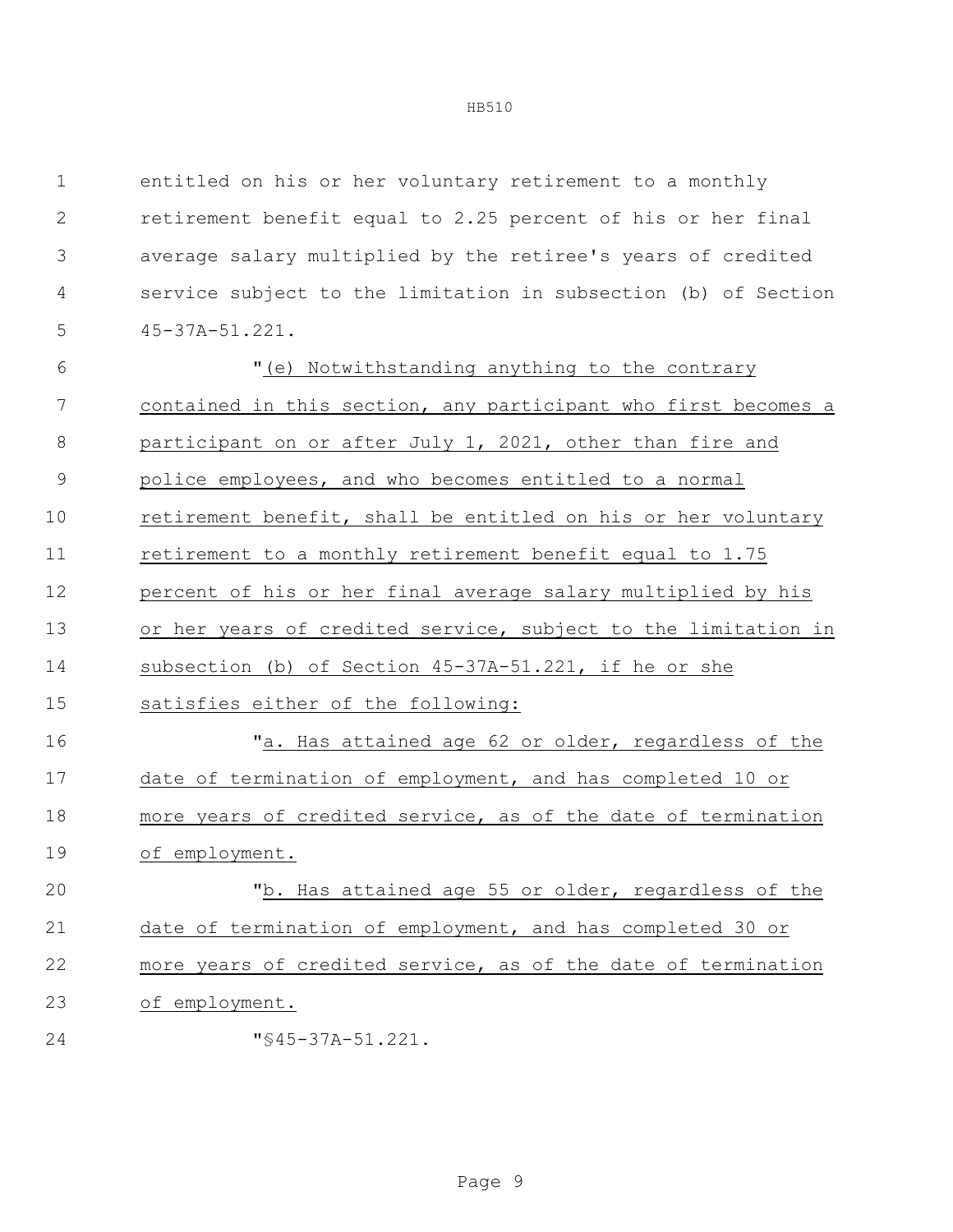"(a) The minimum retirement benefit payable under Section 45-37A-51.220 shall be four hundred dollars (\$400) per month. The maximum normal retirement benefit payable under Section 45-37A-51.220 shall be 75 percent of final average salary, exclusive of sick leave bonus. Notwithstanding the foregoing and to the extent applicable to governmental plans 7 as defined in § 414(d), Internal Revenue Code, in no event may the normal retirement benefit exceed the annual dollar limits imposed by § 415(b), Internal Revenue Code, excluding 10 contributions under § 414(h)(2), Internal Revenue Code. Further, no post severance compensation shall be included for any benefit hereunder. Post severance compensation means amounts paid by the later of: (1) Two and one-half months after an employee's severance from employment with the employer, or (2) the end of the limitation year that includes 16 the date of severance from employment with the employer; and those amounts would have been included in the definition of compensation if they were paid prior to the employee's severance from employment. However, the payment shall be for (1) unused accrued bona fide sick, vacation, or other leave, but only if the employee would have been able to use the leave if the employee had continued in employment; or (2) received by an employee pursuant to a nonqualified unfunded deferred compensation plan, but only if the payment would have been

HB510

paid to the employee at the same time if the employee had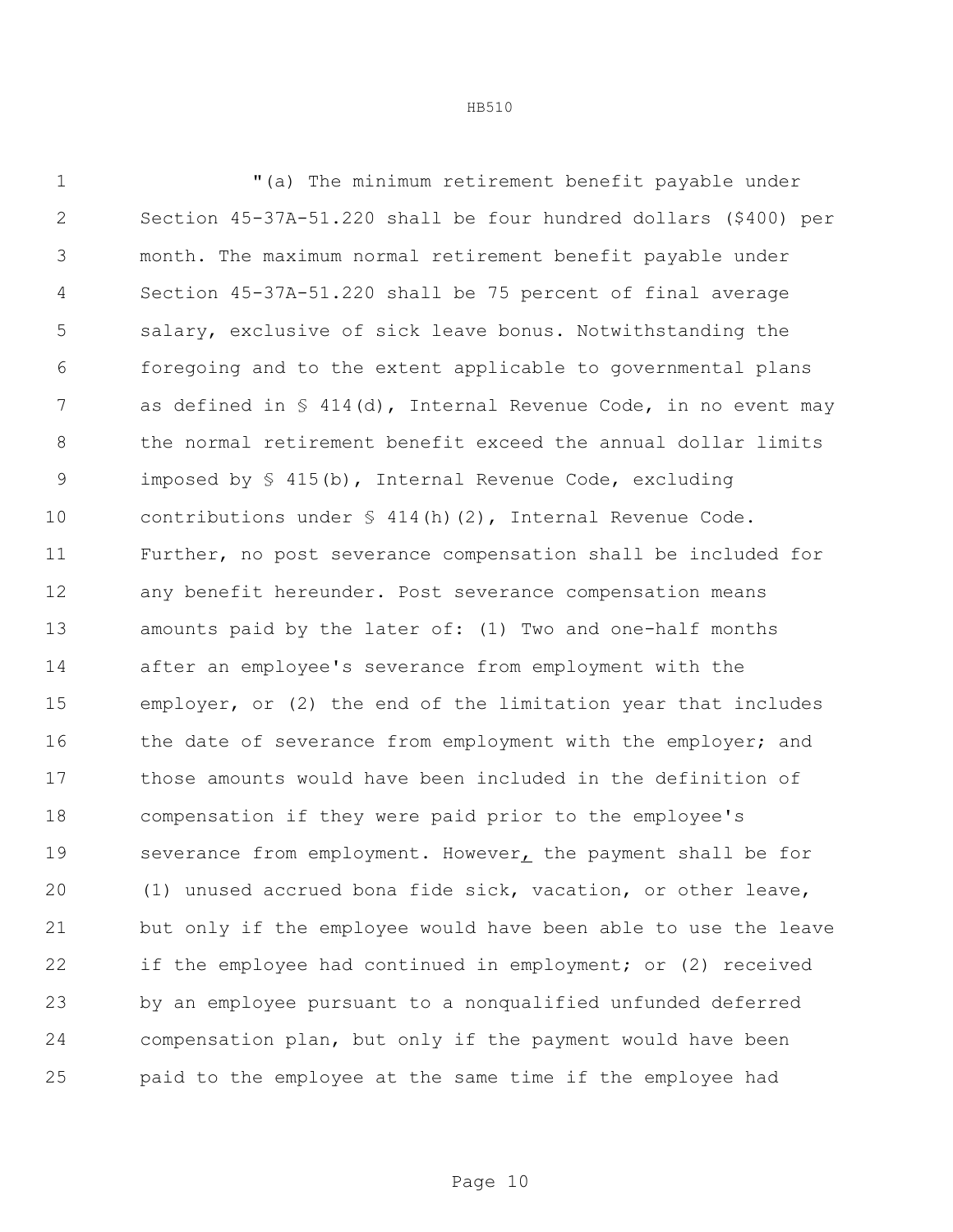continued in employment with the employer and only to the extent that the payment is includible in the employee's gross income. Notwithstanding the foregoing, in all events no benefit payments shall exceed limits imposed on governmental plans by applicable law.

 "(b)(1) Notwithstanding anything to the contrary 7 contained in subsection (a),  $\frac{1}{a}$  yet subject to subsection (c):

 "a. All participants who first become participants 10 on or after July 1, 2017, shall be entitled to the minimum retirement benefit payable under Section 45-37A-51.220 in the amount of four hundred dollars (\$400) per month.

 "b. The maximum normal retirement benefit payable under Section 45-37A-51.220 shall be 67.5 percent of final average salary, exclusive of sick leave bonus.

 "(2) Notwithstanding the foregoing and to the extent 17 applicable to governmental plans as defined in § 414(d), Internal Revenue Code, in no event shall the normal retirement 19 benefit exceed the annual dollar limits imposed by  $\frac{1}{5}$  415(b), Internal Revenue Code, excluding contributions under § 414(h)(2), Internal Revenue Code. No post severance compensation shall be included for any benefit under this section. Post severance compensation means amounts paid by the later of: (1) Two and one-half months after an employee's severance from employment with the employer, or (2) the end of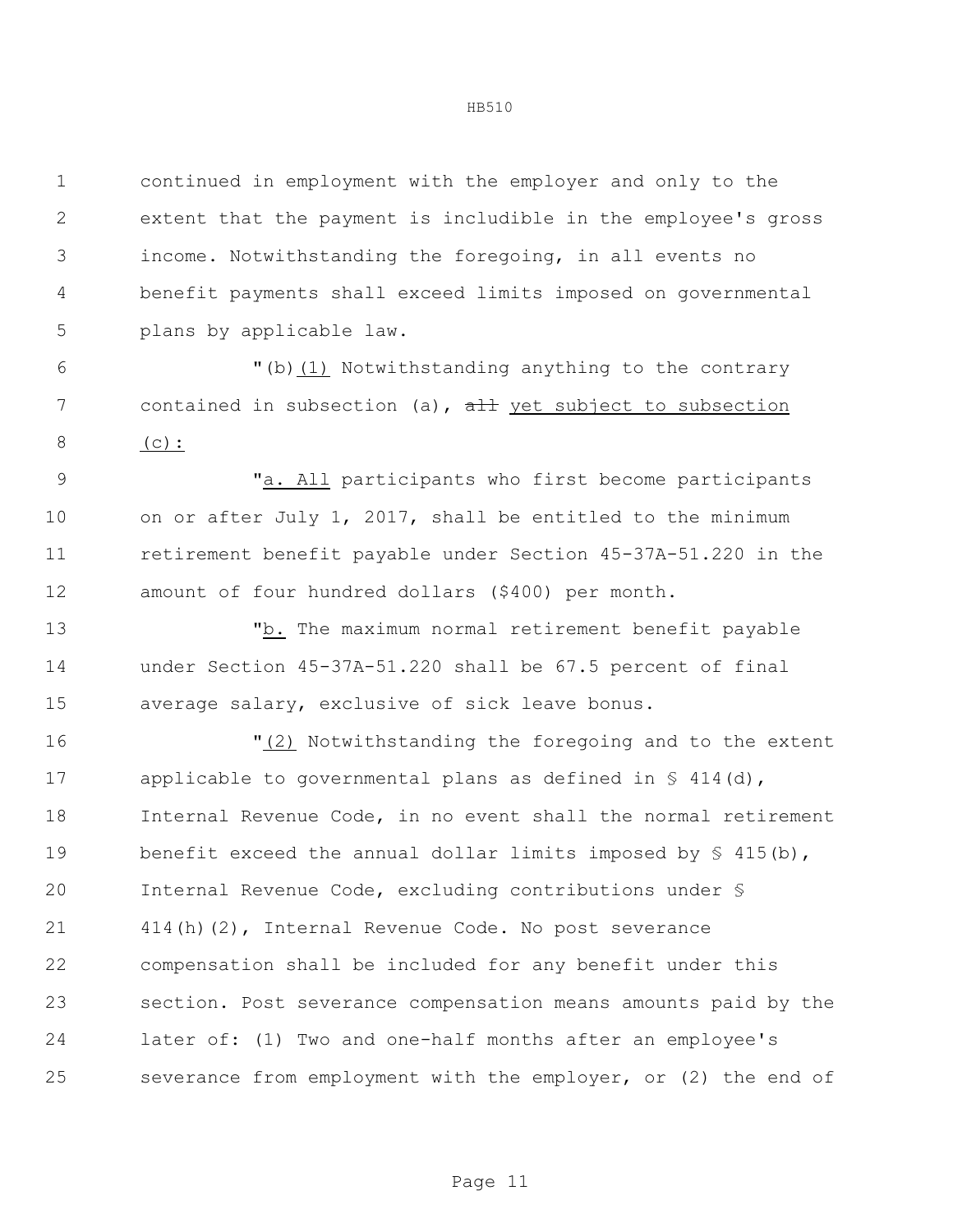the limitation year that includes the date of severance from employment with the employer; and those amounts would have been included in the definition of compensation if they were paid prior to the employee's severance from employment. However, the payment shall be for: (1) Unused accrued bona fide sick, vacation, or other leave, but only if the employee would have been able to use the leave if the employee had 8 continued in employment; or (2) received by an employee pursuant to a nonqualified unfunded deferred compensation 10 plan, but only if the payment would have been paid to the employee at the same time if the employee had continued in employment with the employer and only to the extent that the payment is includible in the employee's gross income. Notwithstanding the foregoing, in all events no benefit payments shall exceed limits imposed on governmental plans by applicable law. "(c)(1) Notwithstanding anything to the contrary contained in subsections (a) or (b), all participants who first become participants on or after July 1, 2021, other than fire and police employees, shall be entitled to all of the following:

 "a. The minimum retirement benefit, payable under Section 45-37A-51.220, in the amount of four hundred dollars (\$400) per month, determined prior to the calculation of any survivor's benefit election.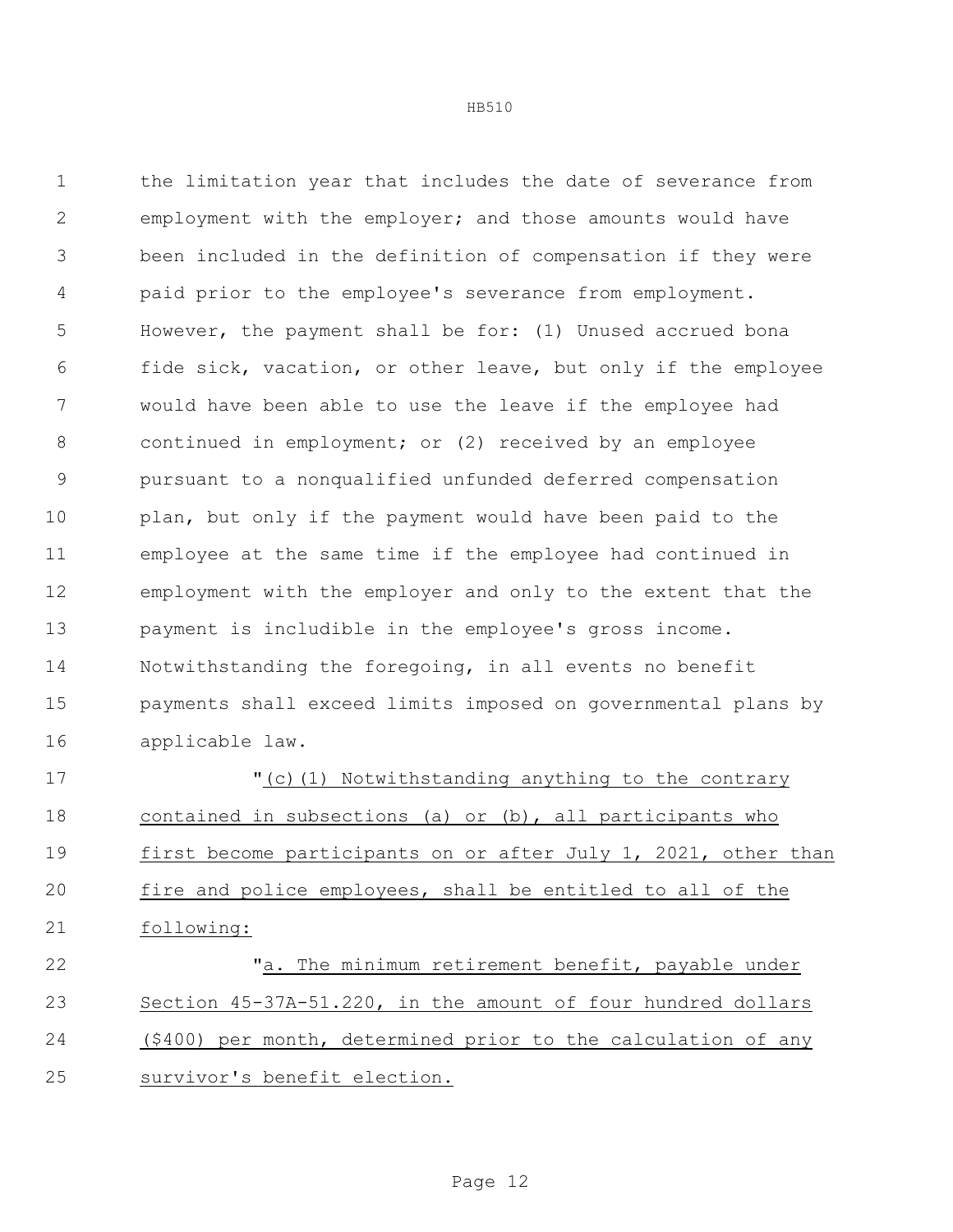|--|--|

| $1\,$          | "b. The maximum normal retirement benefit, payable                   |
|----------------|----------------------------------------------------------------------|
| $\mathbf 2$    | under Section 45-37A-51.220, of 52.5 percent of final average        |
| $\mathfrak{Z}$ | salary, exclusive of sick leave bonus.                               |
| $\overline{4}$ | "(2) Notwithstanding the foregoing and to the extent                 |
| 5              | applicable to governmental plans as defined in $\frac{6}{5}$ 414(d), |
| 6              | Internal Revenue Code, in no event shall the normal retirement       |
| 7              | benefit exceed the annual dollar limits imposed by $\S$ 415(b),      |
| $\,8\,$        | Internal Revenue Code, excluding contributions under §               |
| $\mathcal{G}$  | 414(h)(2), Internal Revenue Code. No post severance                  |
| 10             | compensation shall be included for any benefit under this            |
| 11             | section. Post severance compensation means amounts paid by the       |
| 12             | later of: a. Two and one-half months after an employee's             |
| 13             | severance from employment with the employer, or b. the end of        |
| 14             | the limitation year that includes the date of severance from         |
| 15             | employment with the employer; and those amounts would have           |
| 16             | been included in the definition of compensation if they were         |
| 17             | paid prior to the employee's severance from employment.              |
| 18             | However, the payment shall be for: a. Unused accrued bona fide       |
| 19             | sick, vacation, or other leave, but only if the employee would       |
| 20             | have been able to use the leave if the employee had continued        |
| 21             | in employment; or b. received by an employee pursuant to a           |
| 22             | nonqualified unfunded deferred compensation plan, but only if        |
| 23             | the payment would have been paid to the employee at the same         |
| 24             | time if the employee had continued in employment with the            |
| 25             | employer and only to the extent that the payment is includible       |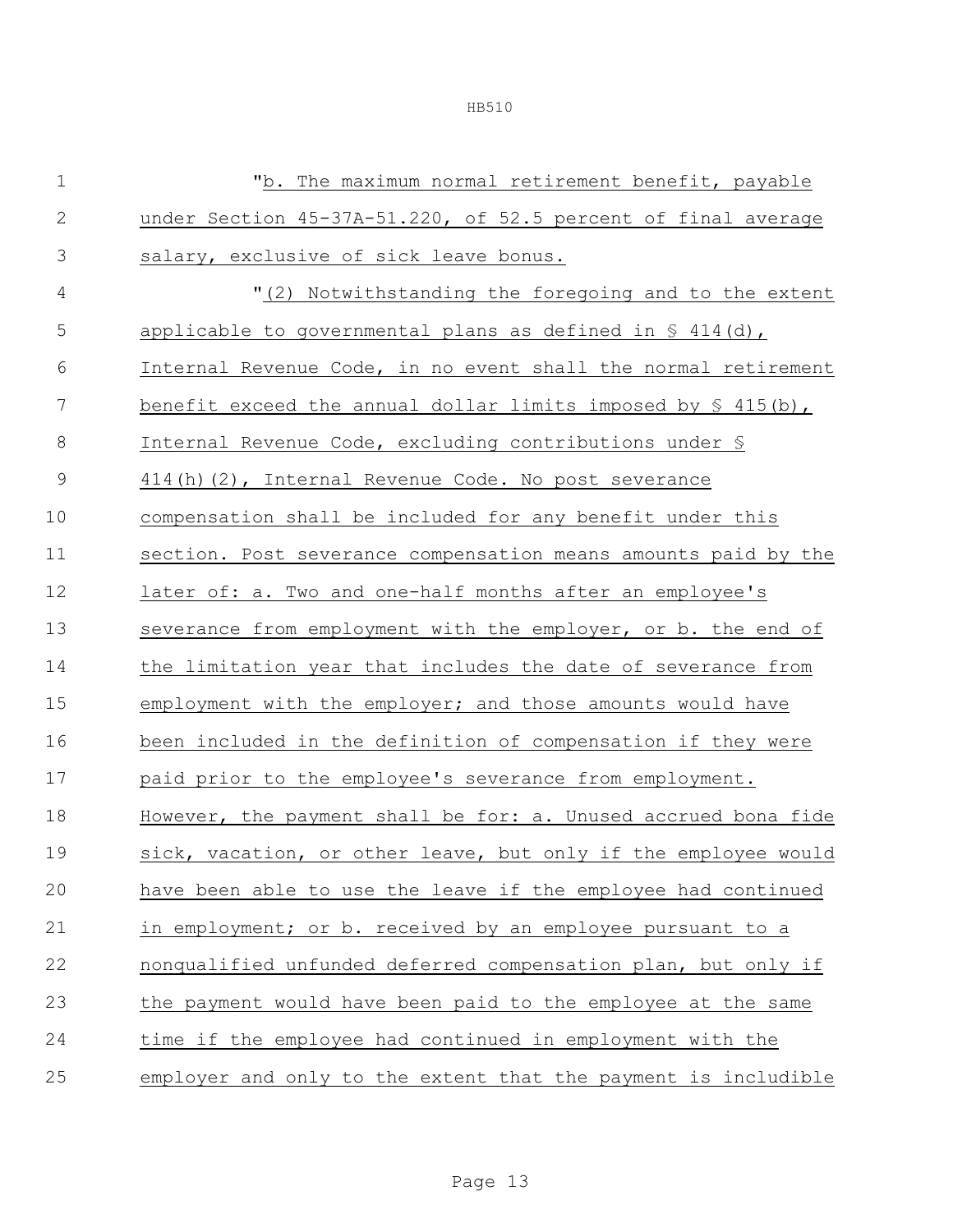| $\mathbf 1$    | in the employee's gross income. Notwithstanding the foregoing, |
|----------------|----------------------------------------------------------------|
| $\mathbf{2}$   | in all events no benefit payments shall exceed limits imposed  |
| $\mathfrak{Z}$ | on governmental plans by applicable law.                       |
| 4              | "\$45-37A-51.222.                                              |
| 5              | "(a)(1) All participants who are participants before           |
| 6              | July 1, 2017, shall vest at five years of credited service.    |
| 7              | "(2) Notwithstanding anything to the contrary                  |
| $8\,$          | contained in this section, all participants who first become   |
| $\overline{9}$ | participants on or after July 1, 2017, shall vest at 10 years  |
| 10             | of credited service.                                           |
| 11             | "(b) All participants may purchase previous city,              |
| 12             | county, and city library time by paying the contribution plus  |
| 13             | interest as provided herein.                                   |
| 14             | "(c) Participants of the city and other                        |
| 15             | participating entities, except the board of health, upon       |
| 16             | termination of the employment after five years of actual       |
| 17             | service to the city or other employing participating entity,   |
| 18             | shall have the option to leave in the system fund all          |
| 19             | contributions made by the terminated employee and receive a    |
| 20             | monthly retirement benefit beginning at age 60 years in an     |
| 21             | amount equal to a multiplier in the applicable percentage      |
| 22             | effective on the date of retirement as set forth in Section    |
| 23             | 45-37A-51.220 of the employee's monthly final average salary   |
| 24             | multiplied by his or her years of credited service. The        |
| 25             | benefit shall continue throughout the life of such retiree. A  |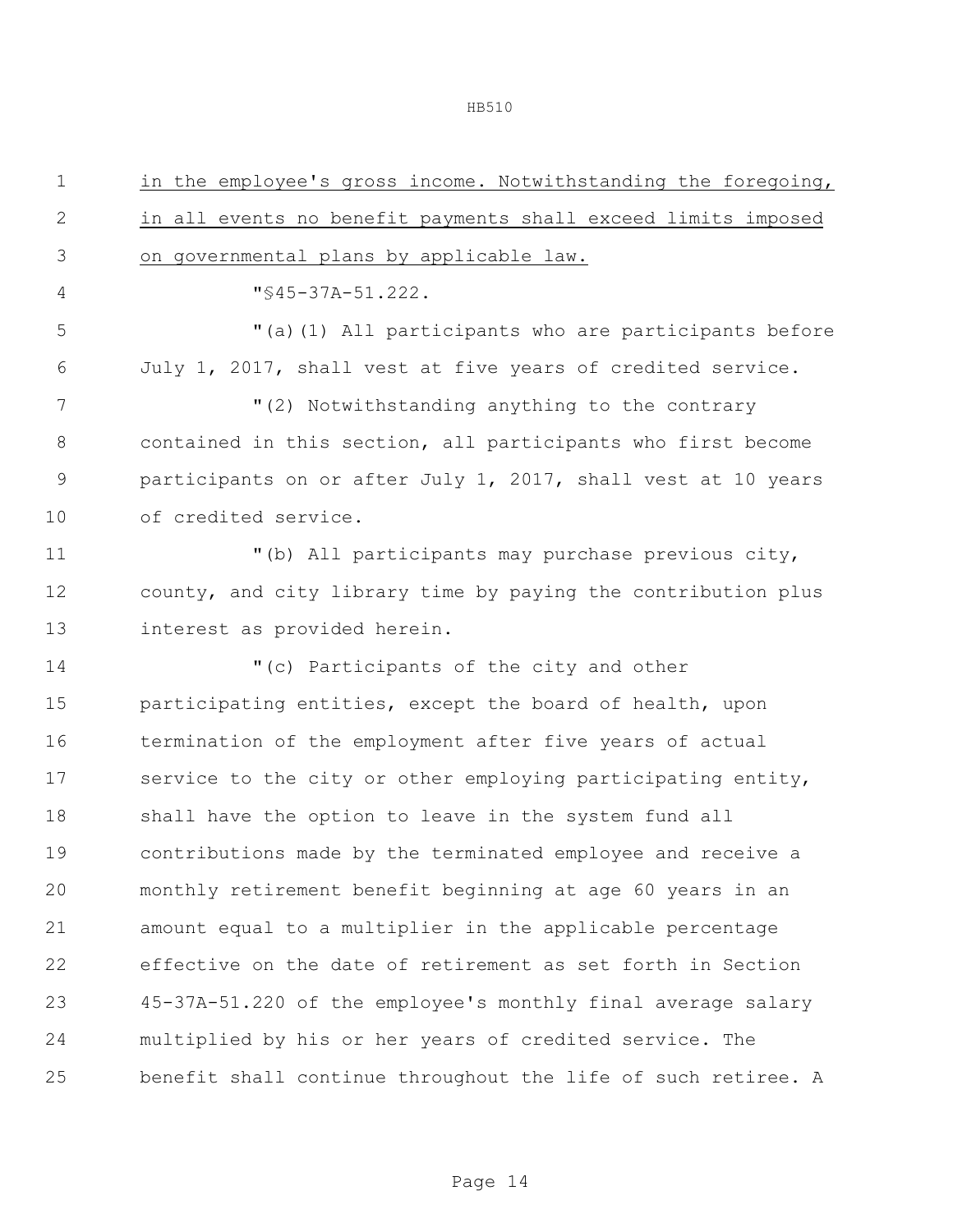survivor's benefit calculated as described in Section 45-37A-51.228, shall be provided to the survivors of the retiree pursuant to this provision if the retired employee has reached age 60 years. In the event that a terminated employee dies prior to receiving a benefit hereunder, or a terminated employee elects at any time to withdraw the contributions from the system fund, then the contributions shall be paid to the employee or his or her designee without interest and the terminated employee and those claiming under him or her, shall have no further rights in the fund. The amount payable, calculated by using the multiplier in the applicable percentage effective on the date of retirement per year of credited service, shall be reduced by being calculated at a lower percentage per year of credited service if for any reason current service retirees receive less percentage per year of credited service.

 "(d) Notwithstanding anything to the contrary contained in subsection (c), all participants who first become participants on or after July 1, 2017, upon termination of the employment after 10 years of actual service to the city or other employing participating entity, may leave in the system fund all contributions made by the former employee and receive a monthly retirement benefit beginning at age 62 years in an amount equal to a multiplier in the applicable percentage effective on the date of retirement as set forth in Section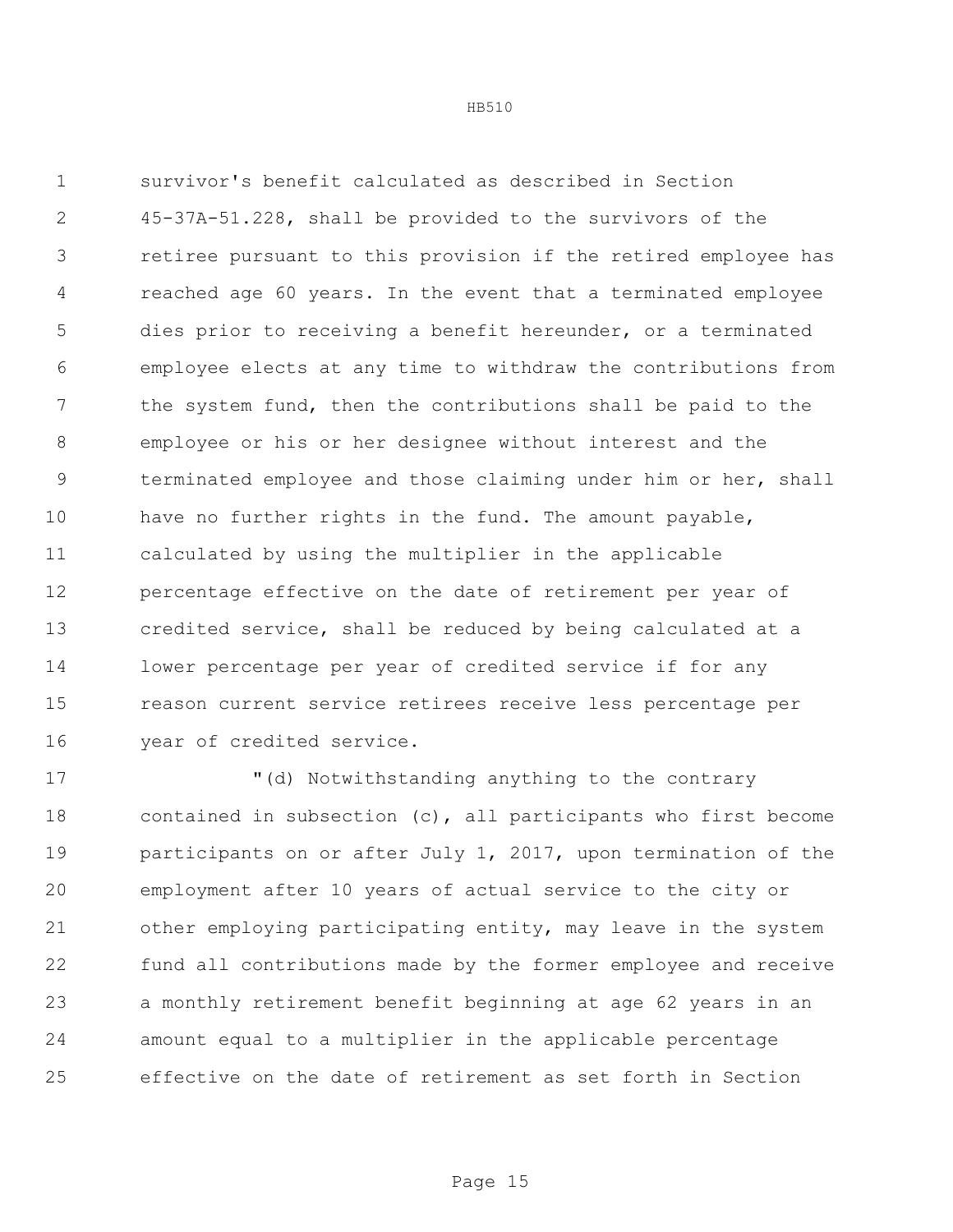45-37A-51.220(d) 45-37A-51.220 of the employee's monthly final average salary multiplied by his or her years of credited service. The benefit shall continue throughout the life of the retiree. A survivor's benefit calculated as described in Section 45-37A-51.228, shall be provided to the survivors of the retiree pursuant to this provision if the retired employee has reached age 62 years. In the event that a terminated employee dies prior to receiving a benefit under this section, or a terminated employee elects at any time to withdraw the contributions from the system fund, then the contributions shall be paid to the employee or his or her designee without interest and the terminated employee and those claiming under him or her shall have no further rights in the fund. The amount payable, calculated by using the multiplier in the applicable percentage effective on the date of retirement per year of credited service, shall be reduced by being calculated at a lower percentage per year of credited service if for any reason current service retirees receive less percentage per year of credited service.

 "(e) That portion of a terminated participant's benefit that is forfeited shall be used only to reduce future costs of the system at such time as it becomes a forfeiture.

"§45-37A-51.225.

 "(a) In the event a participant, after having accrued five or more years of credited service, shall become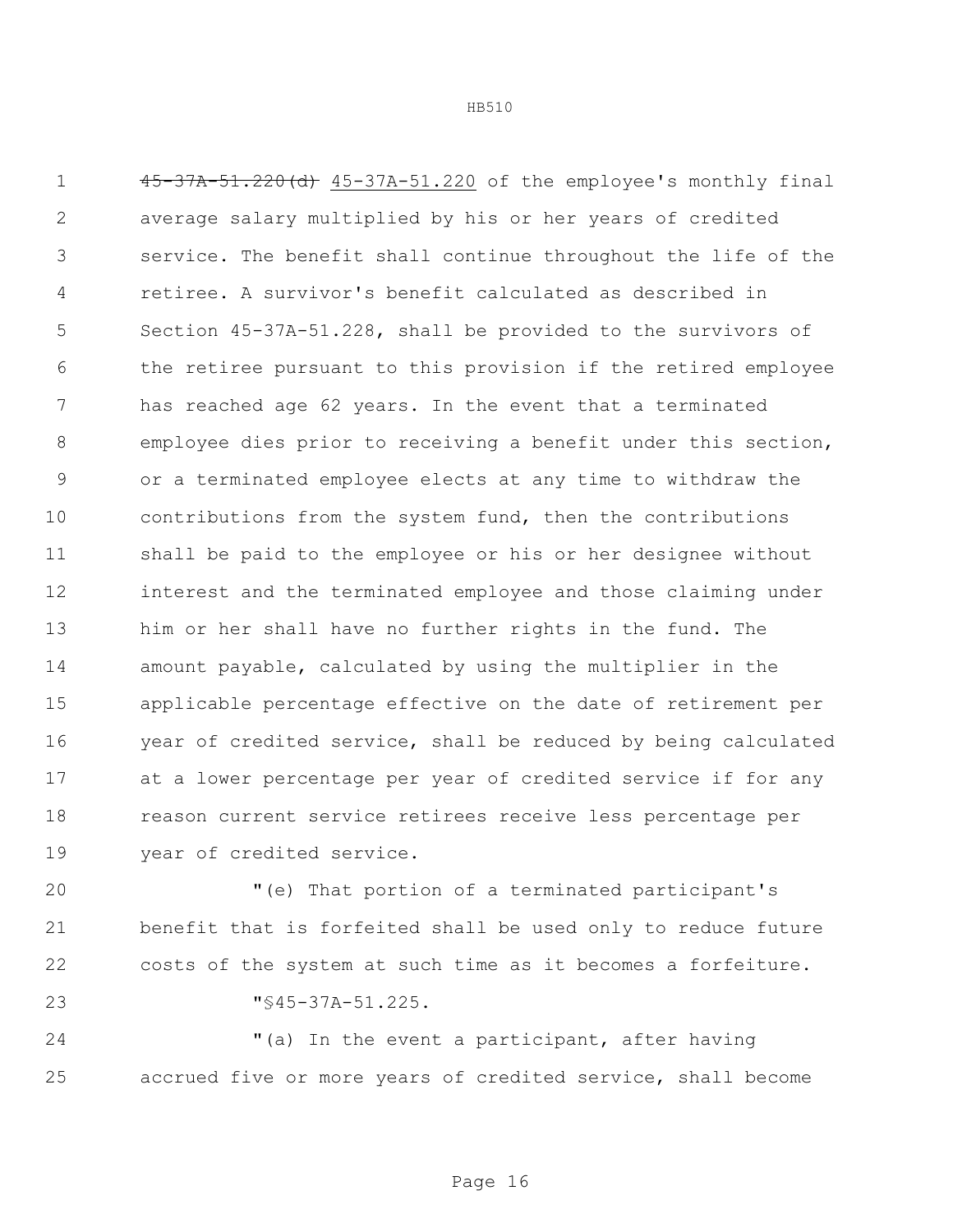totally disabled to perform his or her customary duties as an employee of the city and not be entitled to an extraordinary disability allowance, he or she shall in such event be entitled to a monthly ordinary disability allowance equal to two percent of such participant's final average salary multiplied by his or her years of credited service at the date of disability.

8 "(b) Notwithstanding anything to the contrary contained in this section, yet subject to subsections (e) and (f), for all participants who first become participants on or after July 1, 2017, in the event a participant, after having accrued 10 or more years of credited service, becomes totally disabled to perform his or her customary duties as an employee of the city and who is not entitled to an extraordinary disability allowance, he or she shall in that event be entitled to a monthly ordinary disability allowance equal to two percent of the participant's final average salary multiplied by his or her years of credited service at the date of disability.

 "(c) Benefits payable hereunder shall commence upon the cessation of the disabled participant's drawing a salary from the city and shall continue until such time as the participant is no longer totally disabled to perform his or her customary duties or substantially comparable duties with an employer.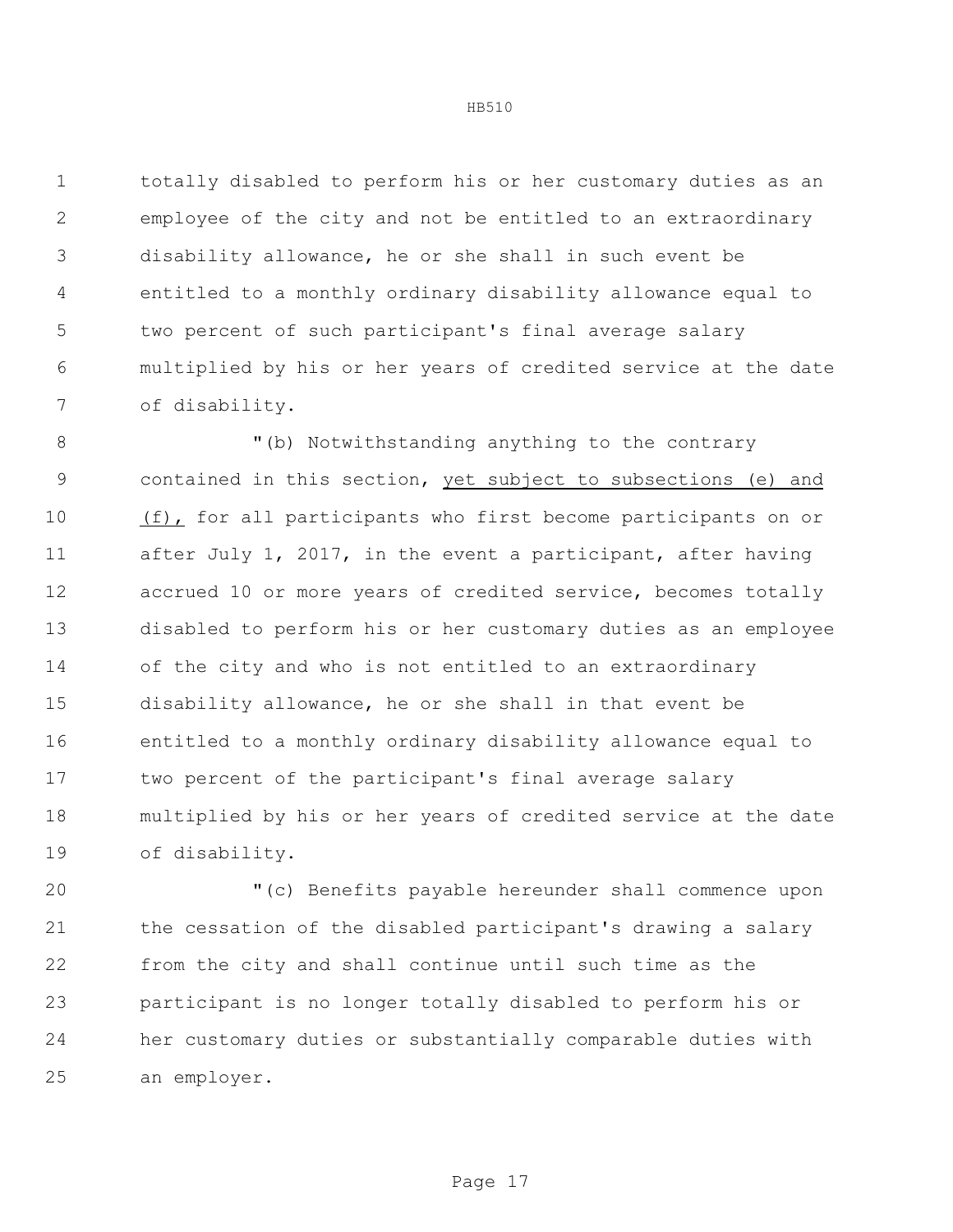1 The Except as provided in subsection (q), the maximum ordinary disability allowance payable hereunder shall be two percent of final average salary per credited year of service, not to exceed 60 percent of final average salary. "(e) Anything herein to the contrary

 notwithstanding, an ordinary disability allowance shall be computed and paid throughout the continuance of such disability as provided and at the rate prescribed by the law in effect at the time of the commencement of such disability. If any disability beneficiary should become separated from the service and withdraw such disability beneficiary's contributions, his or her right to continuance of disability benefits shall immediately cease.

 "(f) Notwithstanding anything to the contrary contained in this section, for all participants who incur a disability on or after July 1, 2021, other than fire and 17 police employees, in the event the participant, after having accrued 10 or more years of credited service, becomes totally disabled to perform his or her customary duties as an employee of the city and who is not entitled to an extraordinary disability allowance, he or she shall in that event be entitled to a monthly ordinary disability allowance equal to 1.75 percent of his or her final average salary multiplied by his or her years of credited service at the date of disability.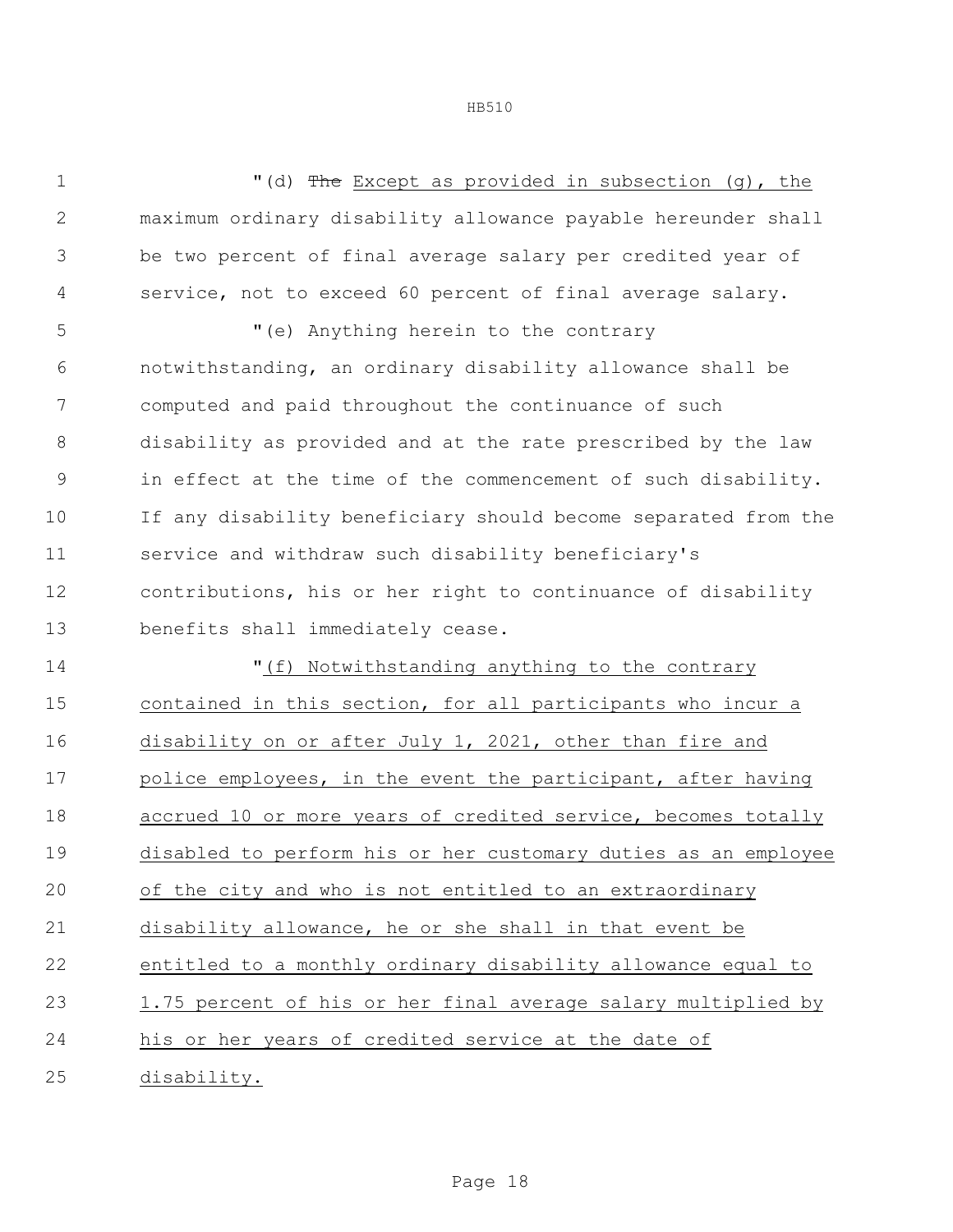| $\overline{1}$ | "(q) Notwithstanding anything to the contrary               |
|----------------|-------------------------------------------------------------|
| $\mathcal{L}$  | contained in this section, for all participants who incur a |
| 3              | disability on or after July 1, 2021, other than fire and    |
| 4              | police employees, the maximum ordinary disability allowance |
| .5             | payable hereunder shall be 1.75 percent of final average    |
| 6              | salary per year of credited service, not to exceed 52.5     |
| 7              | percent of final average salary.                            |
| 8              | $\texttt{"S45-37A-51.228}.$                                 |
| $\mathsf{Q}$   | "(a) Effective July 1, 2002, in the event of the            |

 death of a retiree or participant who, on the date of his or her death was eligible for voluntary retirement under Section 45-37A-51.220, there may be payable a monthly survivor's benefit equal to 60 percent of the monthly retirement benefit which the retiree was receiving or was entitled to receive prior to his or her death or which the participant would have been entitled to receive had he or she retired under Section 45-37A-51.220 on the day preceding his or her death; notwithstanding anything to the contrary, the survivor's benefit may be increased pursuant to Section 45-37A-51.242. In the event any survivor is being paid an amount in excess of 60 percent of the retiree's monthly benefit on May 1, 2006, such survivor's benefits shall not be decreased.

 "(b)(1) Effective July 1, 2002, upon the death of any retiree or participant who at the time of his or her death was not eligible for voluntary retirement under Section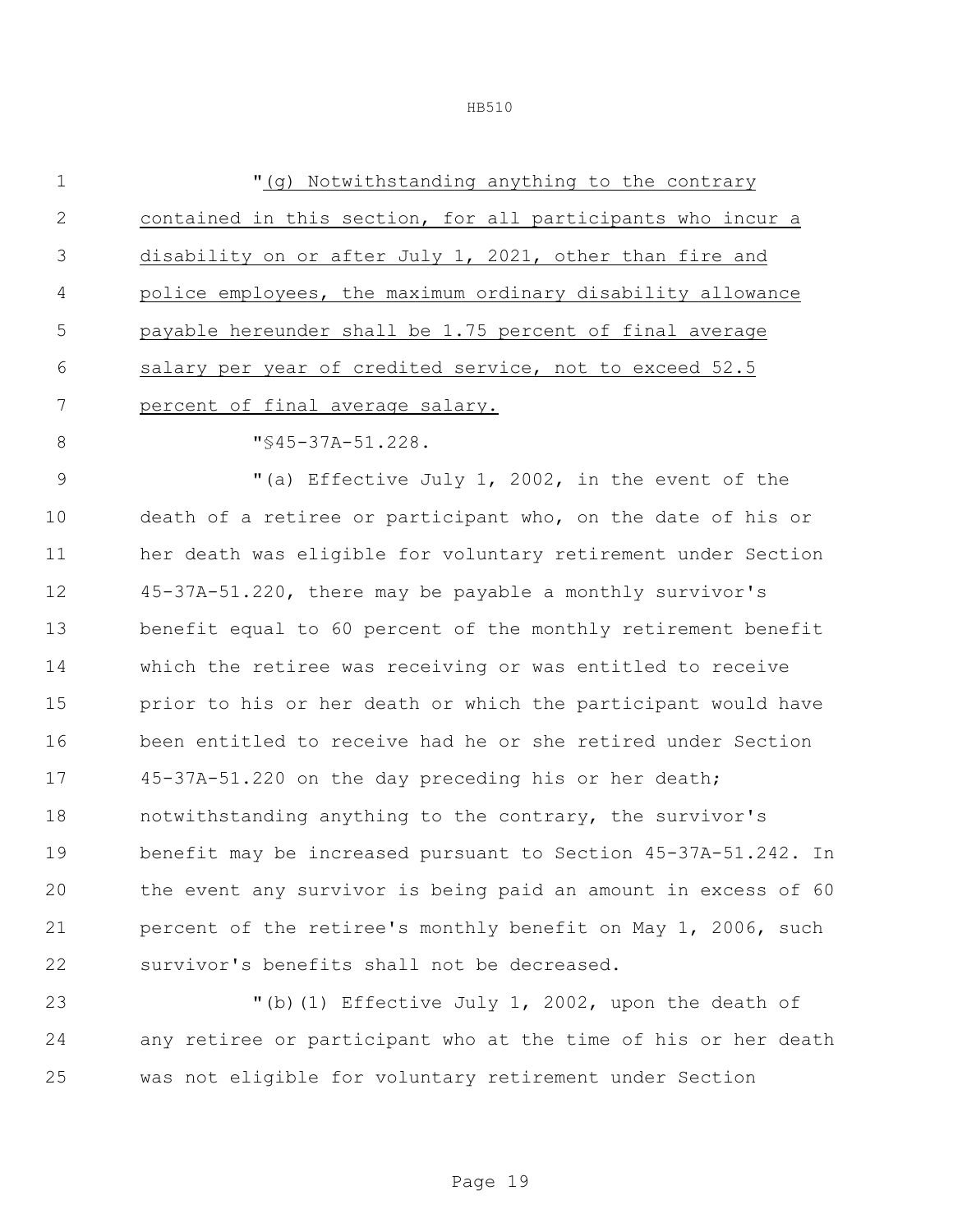45-37A-51.220, but who prior to death had five or more years of creditable time, there may be payable at the option of the survivors and to the exclusion of any other death benefits provided for in this subpart or in any other pension system applicable to the city an optional survivor's benefit according to the schedule of percentages hereinbelow set forth. For the purpose of this subsection, the optional survivor's benefit shall be 60 percent of the applicable percentage of salary of the deceased retiree's or participant's final average salary, figured as of the date of death instead of the date of retirement, multiplied by his or her years of creditable time and multiplied by the percentage rate applicable to the decedent's completed years of credited service as shown in the schedule of percentages as follows:

15 Ta. Prior to July 1, 2002, the percentage rate, effective to survivors, applicable to decedent's completed years prior to July 1, 2002, credited service:

 "Credited service, 10 years = 50 percent; 11 years = 60 percent; 12 years = 70 percent; 13 years = 80 percent; 14 years = 90 percent; and 15 or more years = 100 percent. The surviving spouse and children of any firefighter or police officer who is a member of the Firemen's and Policemen's Supplemental Pension System applicable to the city and is employed by the city at the time of his or her death shall not be entitled to any benefit under this subsection.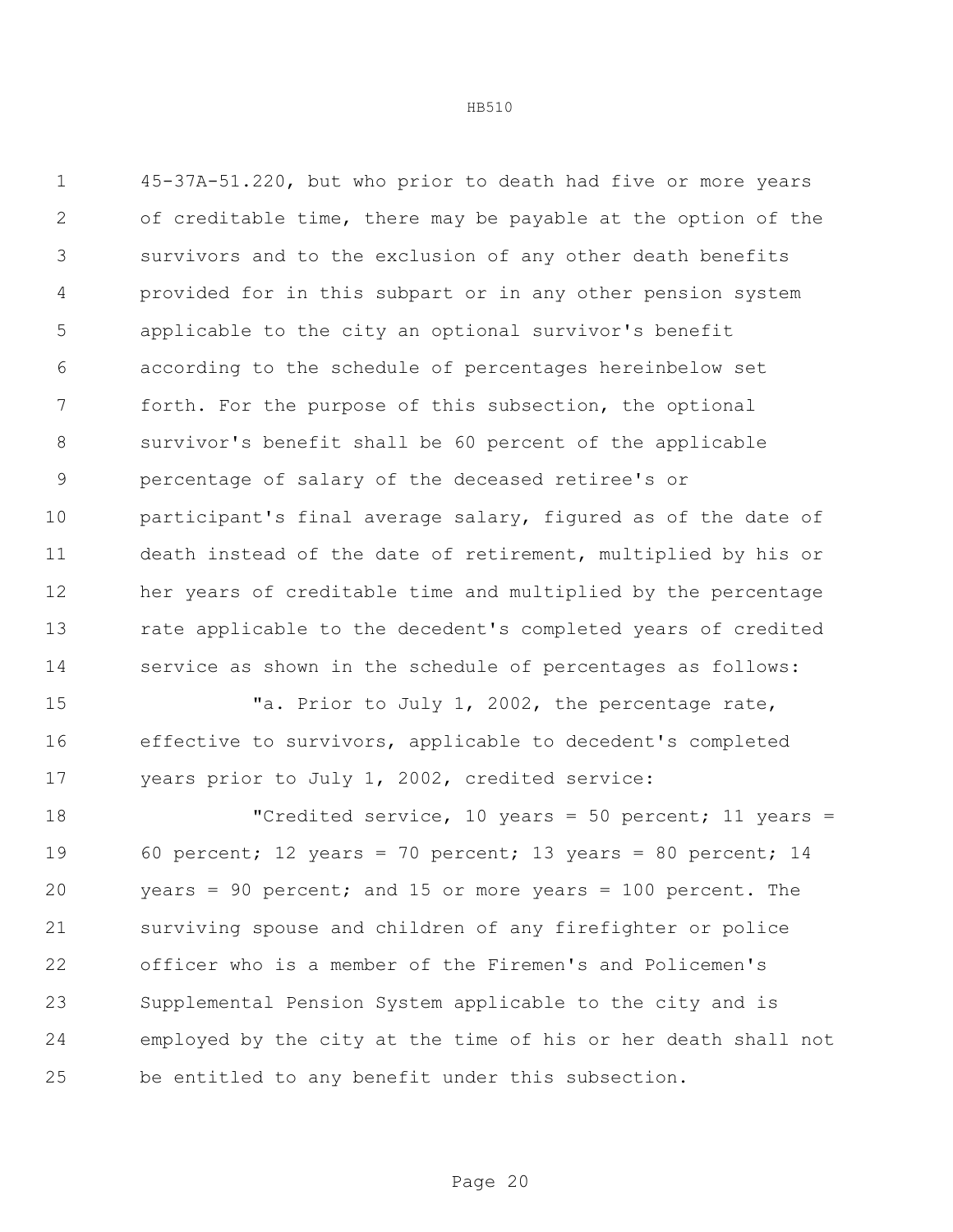"b. The percentage rate, effective to survivors, applicable to decedent's completed years after July 1, 2002, credited service:

 "Credited service, five years = 50 percent; six years = 60 percent; seven years = 70 percent; eight years = 80 percent; nine years = 90 percent; and 10 or more years = 100 percent. The surviving spouse and children of any firefighter or police officer who is a member of the Firemen's and Policemen's Supplemental Pension System applicable to the city and is employed by the city at the time of his or her death shall not be entitled to any benefit under this subsection.

 "c. Notwithstanding anything to the contrary contained in this section, for all participants who first become participants on or after July 1, 2017, upon the death of any retiree or participant who at the time of his or her death was not eligible for voluntary retirement under Section 45-37A-51.220, but who prior to death had 10 or more years of creditable time, there may be payable at the option of the survivors and to the exclusion of any other death benefits provided for in this subpart or in any other pension system applicable to the city an optional survivor's benefit according to the schedule of percentages hereinbelow set forth. For the purpose of this subsection, the optional survivor's benefit shall be 60 percent of the applicable percentage of salary of the deceased retiree's or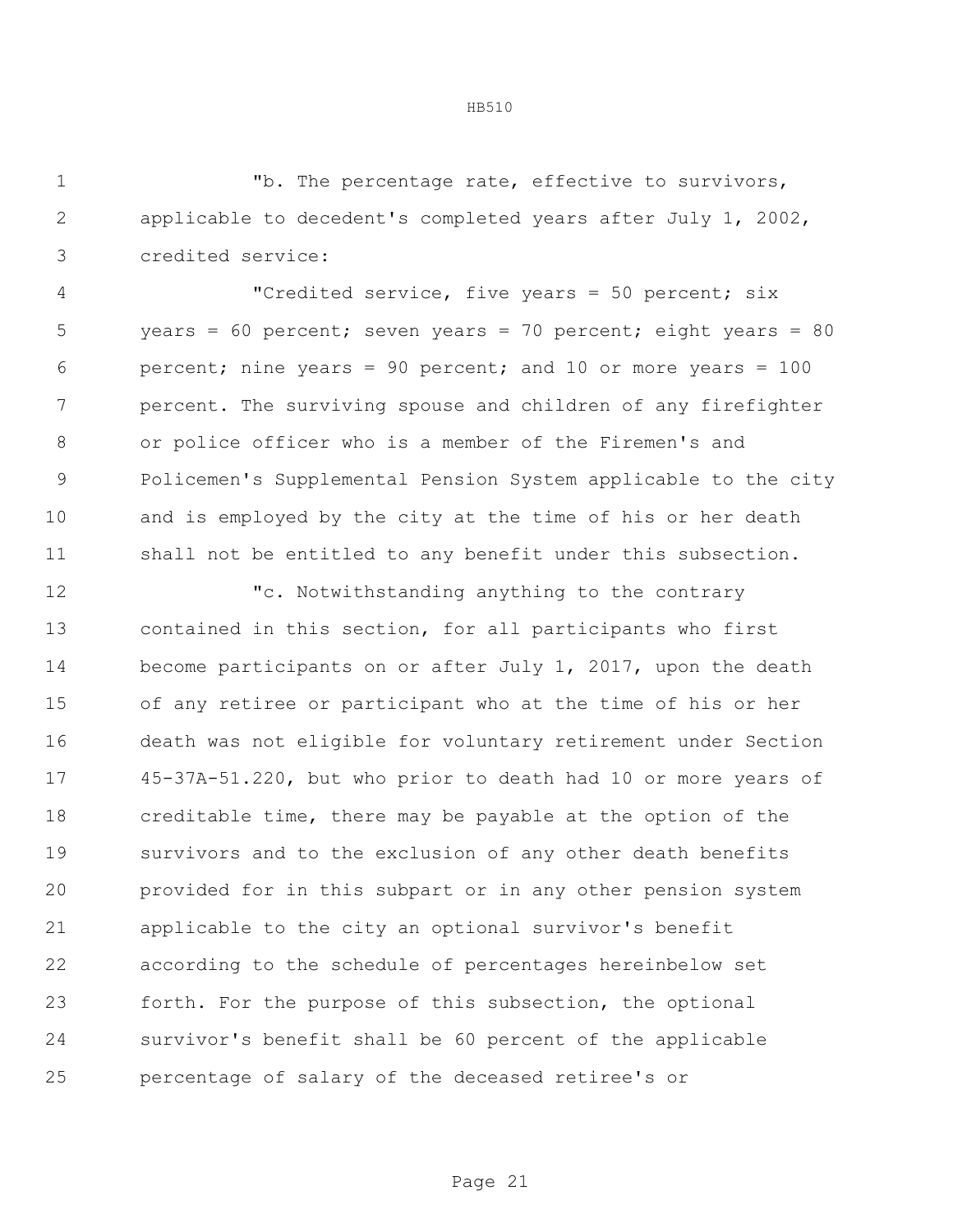participant's final average salary, figured as of the date of death instead of the date of retirement, multiplied by his or her years of creditable time and multiplied by the percentage rate applicable to the decedent's completed years of credited service as shown in the schedule of percentages as follows:

 "Notwithstanding anything to the contrary contained in this section, for all participants who first become 8 participants on or after July 1, 2017, the percentage rate, effective to survivors, applicable to those decedents is as follows:

11 The United Service, 10 years = 50 percent; 11 years = 60 percent; 12 years = 70 percent; 13 years = 80 percent; 14 years = 90 percent; and 15 or more years = 100 percent. The surviving spouse and children of any firefighter or police officer who is a member of the Firemen's and Policemen's Supplemental Pension System applicable to the city and is employed by the city at the time of his or her death shall not be entitled to any benefit under this subsection.

 "(2)a. The optional survivor's benefit provided for under subdivision (1) may only accrue and be payable to the benefit of a survivor or survivors from the date on which the deceased retiree or participant would have attained age 60 had he or she lived, or from the date on which such person would have earned 20 years of creditable time had he or she lived and continued in the employment of the city, whichever date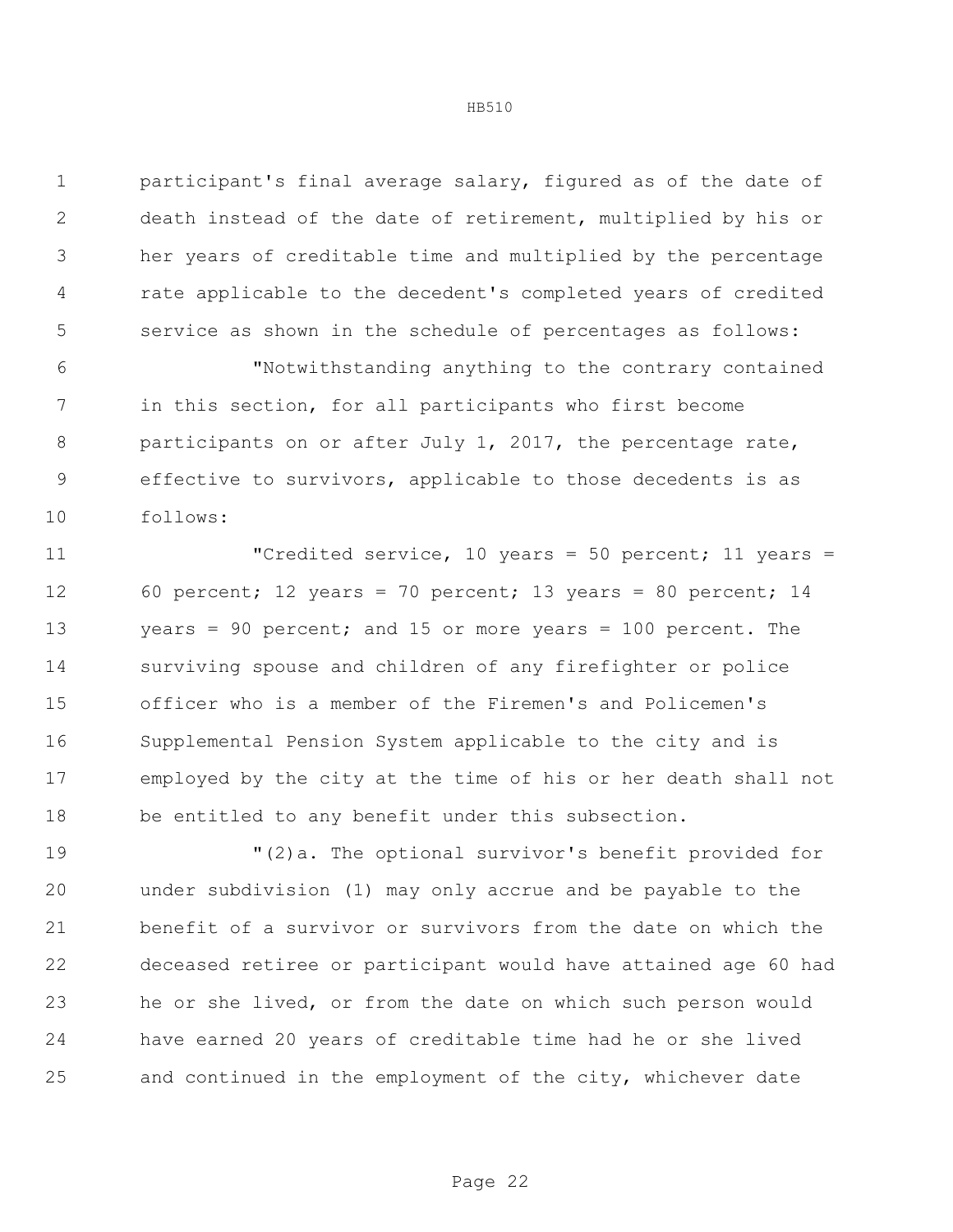comes first. In order to obtain the benefit, a written request therefor shall be submitted by or on the behalf of an eligible survivor to the custodian of the fund within 180 days after date of the death of the retiree or participant. The written request may be made on behalf of surviving minor children as provided in Section 45-37A-51.229. Any eligible survivor failing to submit written request within the required time shall be barred from any right to claim or to receive the optional survivor's benefit. Such failure to submit the written request on behalf of eligible surviving minor or minors by their legal guardian or custodian as provided in Section 45-37A-51.229 shall likewise bar such minor from claiming or receiving the optional survivor's benefit.

 "b. Notwithstanding anything to the contrary contained in subsection (a), for all participants who first become participants on or after July 1, 2017, the optional survivor's benefit provided for under subdivision (1) may only accrue and be payable to the benefit of a survivor or survivors from the date on which the deceased retiree or participant would have attained age 62 had he or she lived, or from the date on which such person would have earned 20 years of creditable time had he or she lived and continued in the employment of the city, whichever date comes first. In order to obtain the benefit, a written request shall be submitted by or on the behalf of an eligible survivor to the custodian of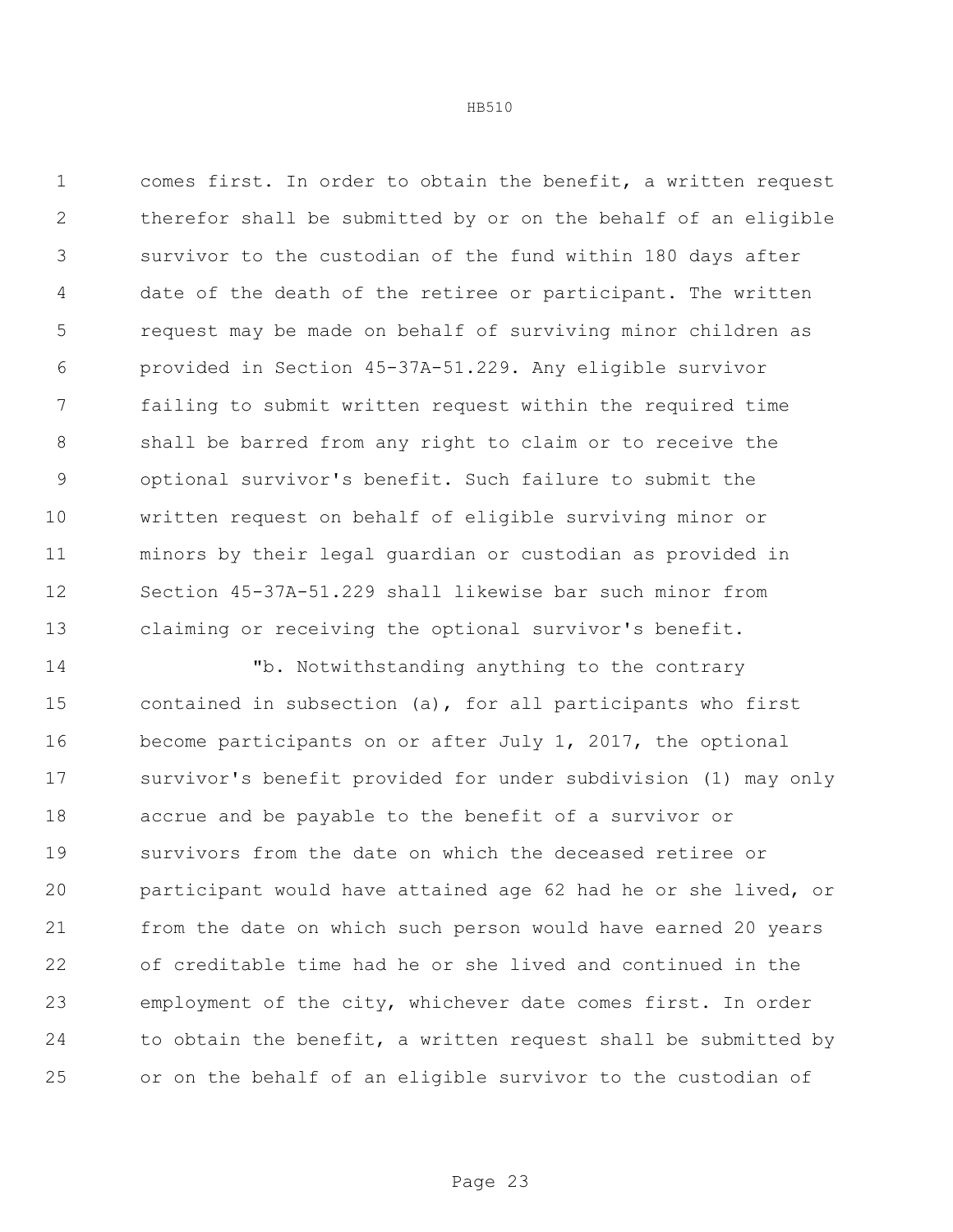the fund within 180 days after date of the death of the retiree or participant. The written request may be made on behalf of surviving minor children as provided in Section 45-37A-51.229. Any eligible survivor failing to submit a written request within the required time shall be barred from any right to claim or to receive the optional survivor's benefit. The failure to submit the written request on behalf of an eligible surviving minor or minors by their legal guardian or custodian as provided in Section 45-37A-51.229 shall likewise bar the minor from claiming or receiving the optional survivor's benefit.

 "(3)a. Upon the submission of a written request for optional survivor's benefit, as provided in subdivision (2), the contributions of the deceased paid into the fund shall 15 remain therein, any provisions of other sections of this subpart to the contrary notwithstanding, regardless of whether any or all of the deceased's eligible survivors die before 18 receiving any payment of benefits. The surviving spouse may revoke any written request by giving written notice thereof to the custodian at any time prior to a benefit payment being 21 made pursuant to such request and thereby be the eligible survivor has made such request and a benefit payment has been made pursuant thereto none of the decedent's contributions paid into the fund shall be withdrawn therefrom or paid to any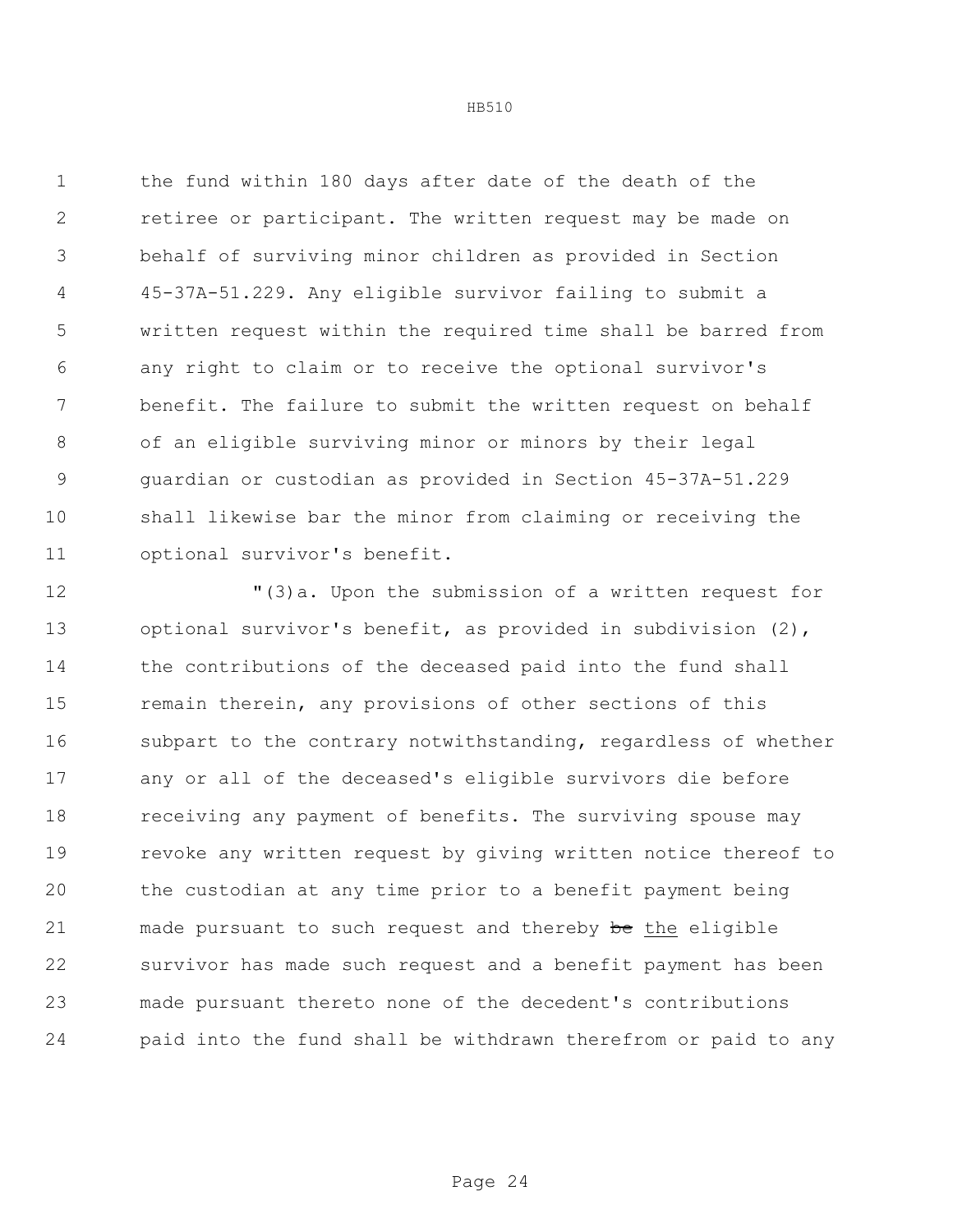survivor as a return of contributions or for any other purpose.

 "b. A survivor to whom a benefit payment has been made under this subsection shall not thereafter be entitled to any survivor's benefit or death benefit under any other provisions of this or other pension systems applicable to the city and further, a survivor to whom a survivor's benefit or death benefit payment has been made under any other provisions of this subpart or under any other pension system applicable 10 to the city shall not thereafter be entitled to any benefits under this subsection.

 "(c) Notwithstanding anything to the contrary contained in this section, for all participants who first become participants on or after July 1, 2021, upon the retirement of any legally married participant, prior to payment of any retirement benefit and in accordance with procedures established by the city, the participant shall elect to either: a. Provide a monthly spousal survivor's benefit upon the participant's death; or b. receive an unreduced monthly retirement benefit.

 "(1) If a legally married participant elects to provide a spousal survivor's benefit upon the participant's death, then upon the participant's death: a. The monthly spousal survivor's benefit shall be equal to 60 percent of the monthly retirement benefit which the retiree was receiving or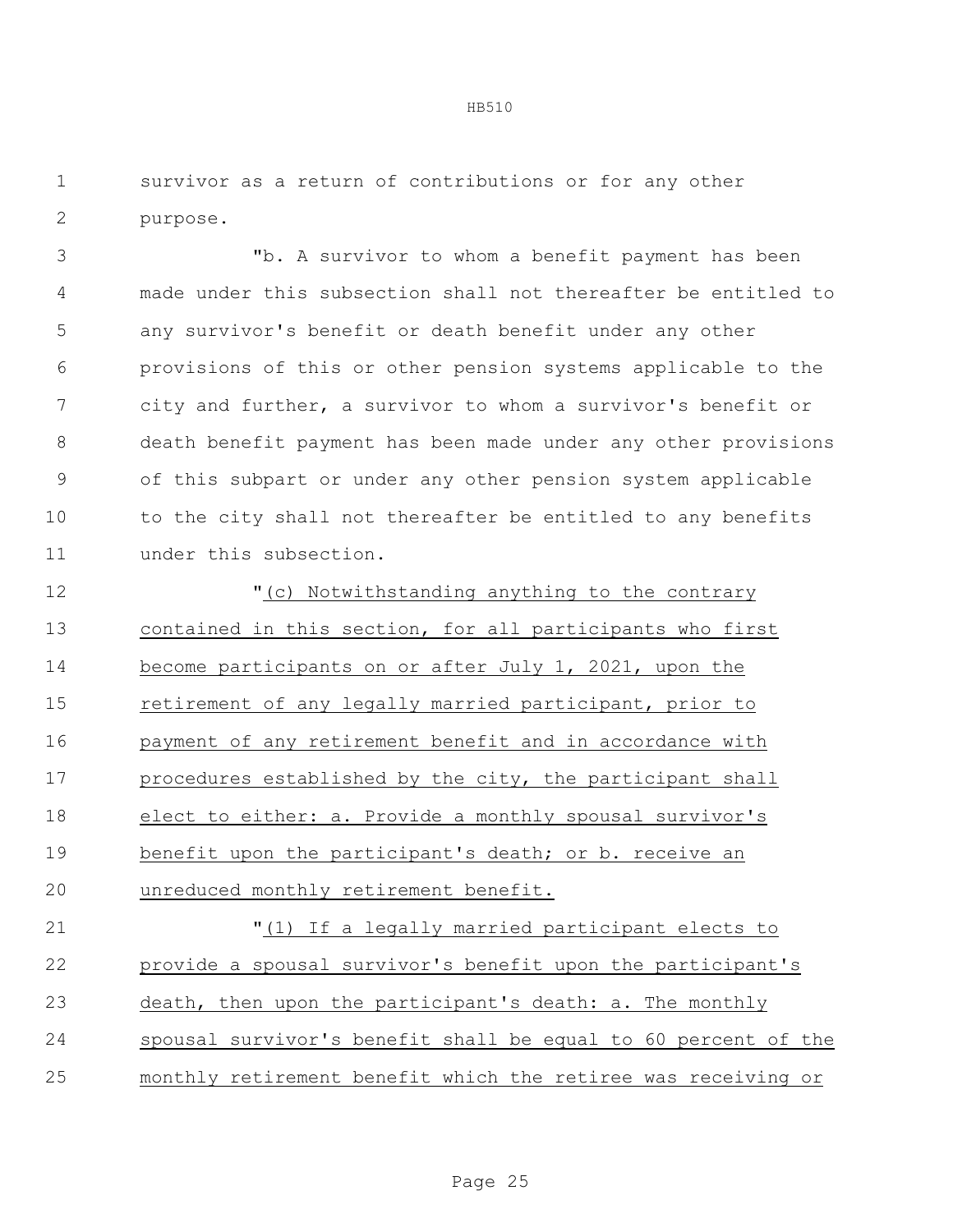| $\mathbf 1$  | was entitled to receive prior to his or her death or which the |  |  |
|--------------|----------------------------------------------------------------|--|--|
| $\mathbf{2}$ | participant would have been entitled to receive had he or she  |  |  |
| 3            | retired under Section 45-37A-51.220 on the day preceding his   |  |  |
| 4            | or her death; and b. the monthly retirement benefit payable to |  |  |
| 5            | the participant during his or her life shall be reduced to     |  |  |
| 6            | reflect the spousal survivor's benefit on an actuarially       |  |  |
| 7            | equivalent basis pursuant to certain actuarial factors adopted |  |  |
| 8            | by the board.                                                  |  |  |
| 9            | "(2) If a legally married participant elects to                |  |  |
| 10           | receive an unreduced monthly retirement benefit, then upon the |  |  |
| 11           | participant's death, no monthly spousal survivor's benefit     |  |  |
| 12           | will be payable, and the monthly retirement benefit payable to |  |  |
| 13           | the participant during his or her life will not be reduced to  |  |  |
| 14           | reflect any spousal survivor's benefit. To effect a            |  |  |
| 15           | participant's election to receive an unreduced monthly         |  |  |
| 16           | retirement benefit, the participant's spouse, at the time of   |  |  |
| 17           | the participant's election, shall agree to the participant's   |  |  |
| 18           | election and waive any spousal survivor's benefits in          |  |  |
| 19           | accordance with procedures established by the city.            |  |  |
| 20           | "(c) (d) Notwithstanding anything contained in this            |  |  |
| 21           | section, for all participants who first become participants    |  |  |
| 22           | prior to July 1, 2021, the minimum survivor's benefit payable  |  |  |
| 23           | to the spouse of the deceased retiree shall be three hundred   |  |  |
| 24           | twenty dollars (\$320) per month under the conditions provided |  |  |
| 25           | in Section 45-37A-51.229.                                      |  |  |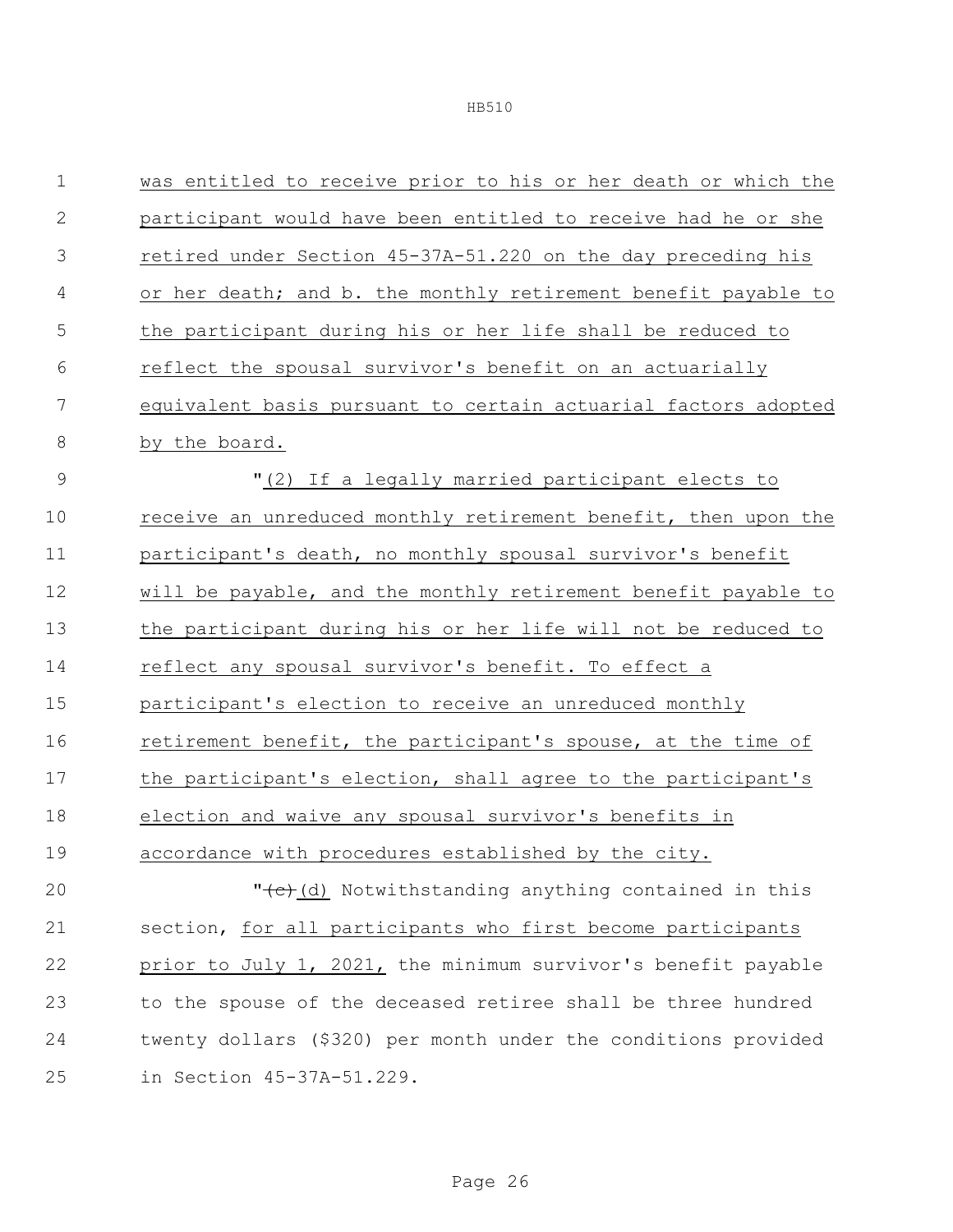1  $\sqrt{945-37A-51.232}$ .

2 The Territor of July 1, 2002, in the event a firefighter or police officer retires under the supplemental pension system established by Subpart 1, after having accumulated 20 years of credited service under the system and shall die prior to the date on which the participant would have accumulated 30 years of credited service under this system had he or she not retired but had he or she continued in employment with the city, without interruption, as a firefighter or police officer, the participant's survivor or survivors shall not receive any benefit therefrom. However, should the retired firefighter or police officer die subsequent to the date on which he or she would have accumulated 30 years of credited service hereunder, and should the retiree or participant be survived by a spouse to whom he or she was legally married at the time of the retiree's or participant's death, regardless of whether the marriage occurred before or after the retiree's departure from service, the surviving spouse shall be entitled to receive until such time as the spouse should remarry, a monthly survivor's benefit in the amount equal to 60 percent of the monthly retirement benefit which the retiree was receiving or entitled to receive on the date of his or her death as if the surviving spouse or survivors was entitled to a benefit under Section 45-37A-51.228 and Section 45-37A-51.229. If a survivor's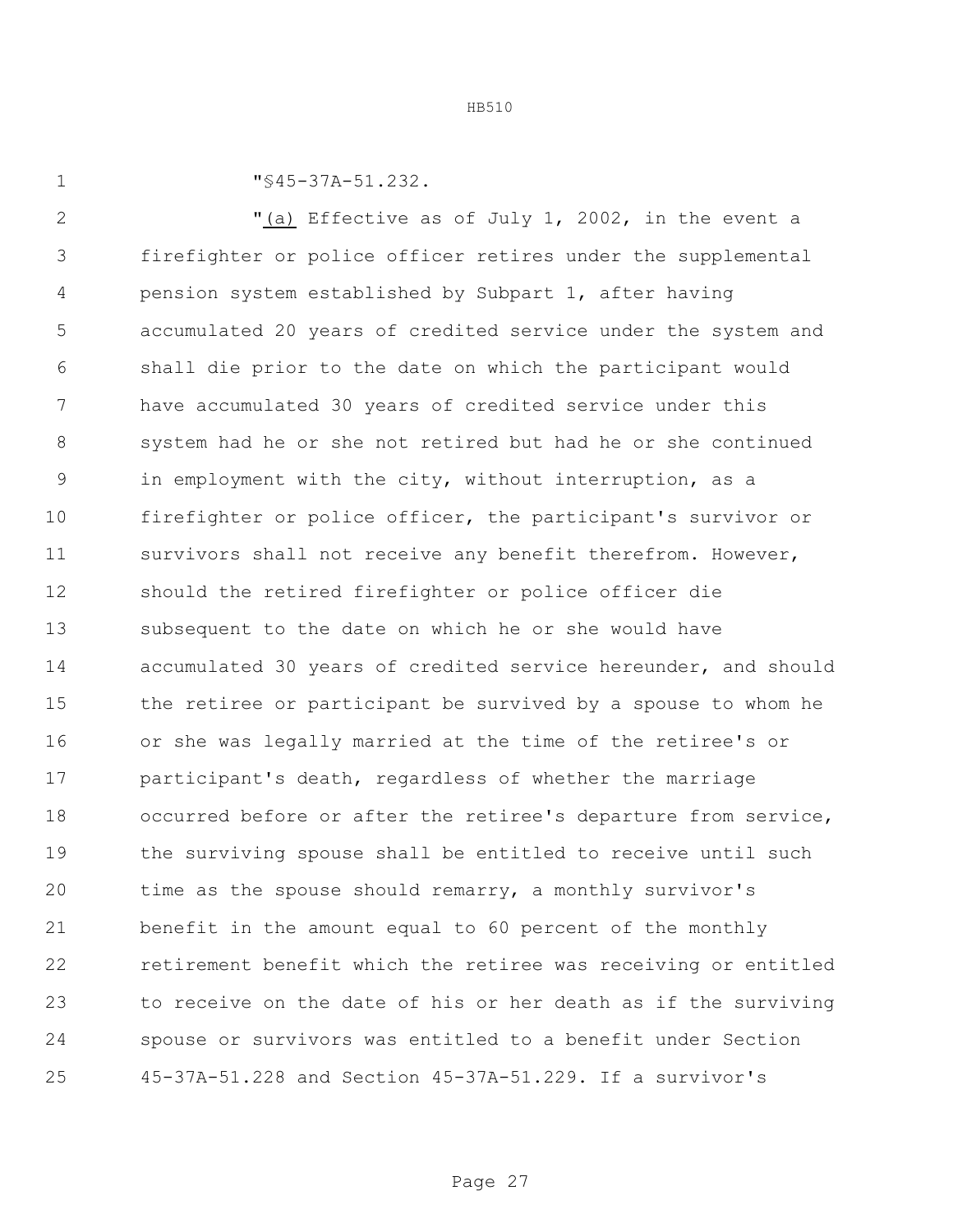| $\mathbf 1$   | benefit ceases because the survivor remarries, in the event    |
|---------------|----------------------------------------------------------------|
| $\mathbf{2}$  | the marriage is terminated by annulment, divorce, or death of  |
| 3             | the survivor's spouse, then on such termination the survivor   |
| 4             | again shall be eligible to receive the survivor's benefits.    |
| 5             | "(b) Notwithstanding anything to the contrary                  |
| 6             | contained in this section, for all participants who first      |
| 7             | become participants on or after July 1, 2021, in the event a   |
| $\,8\,$       | legally married firefighter or police officer retires under    |
| $\mathcal{G}$ | the supplemental pension system established by Subpart 1,      |
| 10            | after having accumulated 20 years of credited service under    |
| 11            | the system, and dies prior to the date on which the            |
| 12            | participant would have accumulated 30 years of credited        |
| 13            | service under this system had he or she not retired but had    |
| 14            | continued in employment with the city, without interruption,   |
| 15            | as a firefighter or police officer, the participant's spousal  |
| 16            | survivor shall not receive any benefit therefrom. However,     |
| 17            | should the retired firefighter or police officer die after the |
| 18            | date on which he or she would have accumulated 30 years of     |
| 19            | credited service hereunder and be survived by a spouse to whom |
| 20            | he or she was legally married at the time of the retiree's or  |
| 21            | participant's death, regardless of whether the marriage        |
| 22            | occurred before or after the participant's departure from      |
| 23            | service, a spousal survivor's benefit may be payable pursuant  |
| 24            | to any of the following:                                       |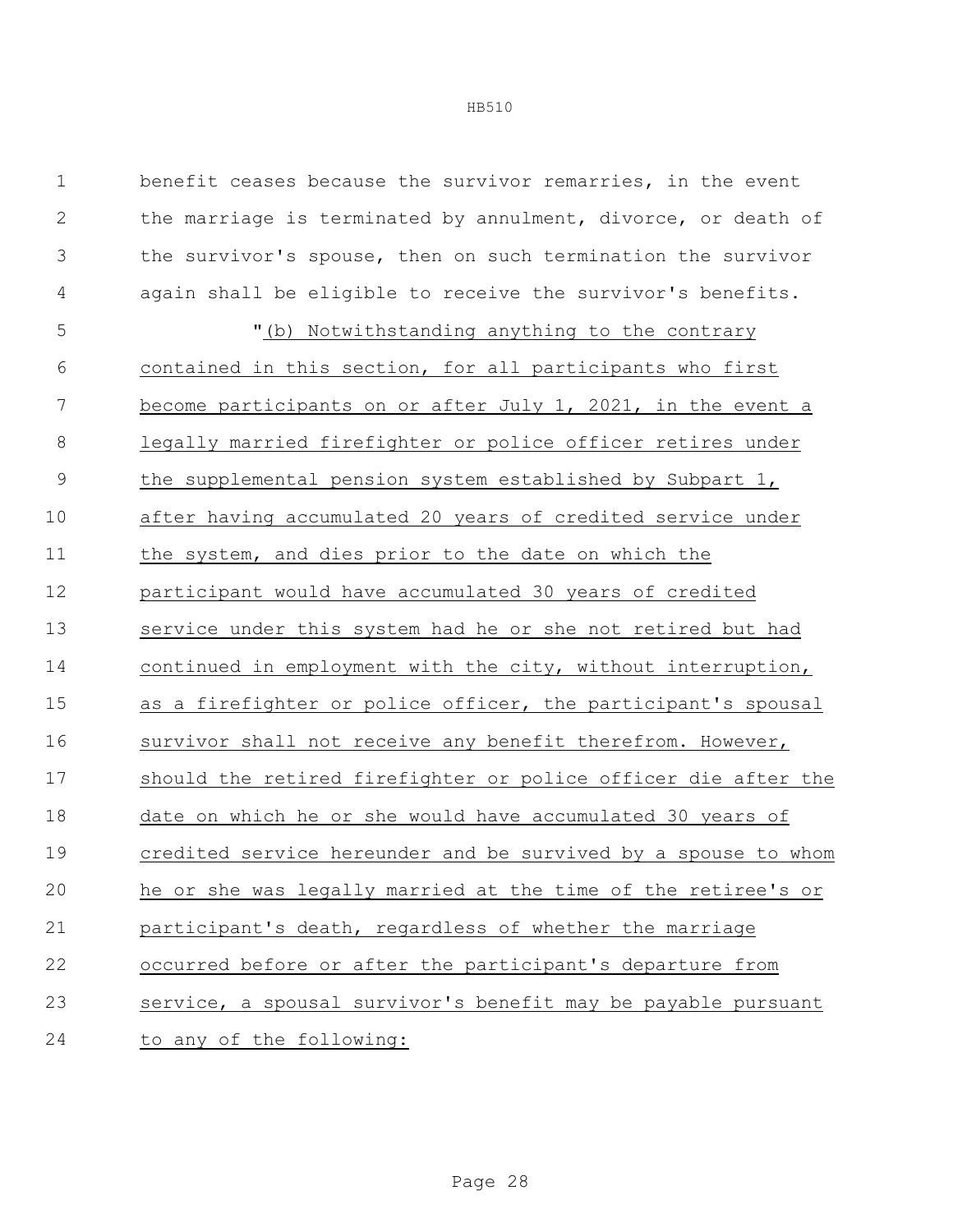"(1) Upon the retirement of the legally married participant, prior to payment of any retirement benefit and in accordance with procedures established by the city, the participant shall elect to either: a. Provide a spousal survivor's benefit upon the participant's death; or b. receive an unreduced monthly retirement benefit. "(2) If a participant elects to provide a spousal survivor's benefit, then upon the participant's death: a. The monthly spousal survivor's benefit shall be equal to 60 percent of the monthly retirement benefit which the retiree was receiving or was entitled to receive prior to his or her death or which the participant would have been entitled to receive had he or she retired on the day preceding his or her death as if the surviving spouse was entitled to a benefit under Section 45-37A-51.228(c) and Section 45-37A-51.229; and 16 b. the monthly retirement benefit payable to the participant during his or her life will be reduced to reflect the spousal survivor's benefit on an actuarially equivalent basis pursuant to certain actuarial factors adopted by the board. The survivor's benefit shall cease if the survivor remarries; provided, however, in the event the survivor remarries and that marriage is terminated by annulment, divorce, or death of the survivor's spouse, then on such termination, the survivor again shall be eligible to receive the survivor's benefit.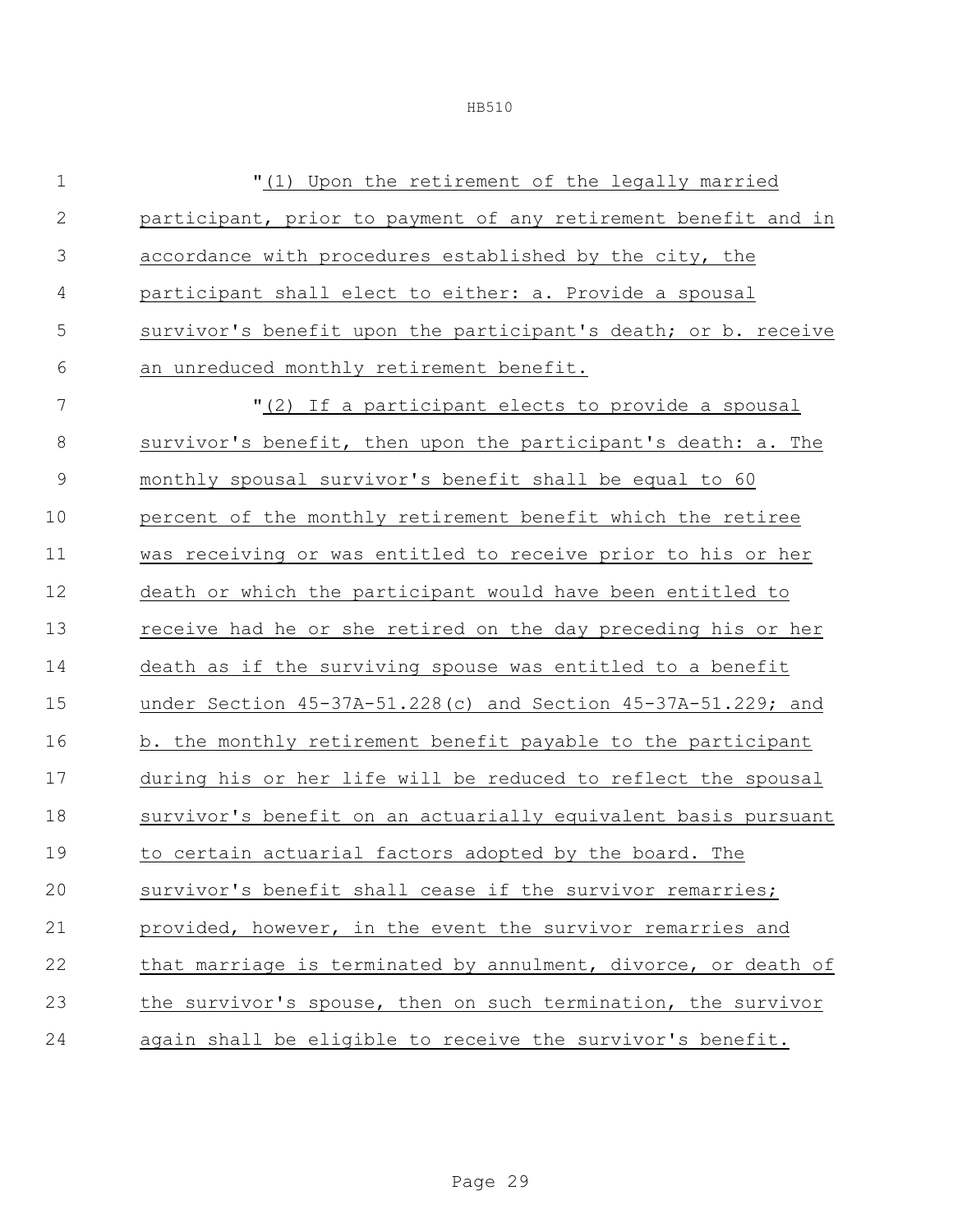| $\mathbf 1$  | "(3) If a legally married participant elects to                |
|--------------|----------------------------------------------------------------|
| $\mathbf{2}$ | receive an unreduced monthly retirement benefit, then upon the |
| 3            | participant's death, no monthly spousal survivor's benefit     |
| 4            | will be payable, and the monthly retirement benefit payable to |
| 5            | the participant during his or her life will not be reduced to  |
| 6            | reflect any spousal survivor's benefit. To effect a            |
| 7            | participant's election to receive an unreduced monthly         |
| 8            | retirement benefit, the participant's spouse, at the time of   |
| 9            | the participant's election, shall agree to the participant's   |
| 10           | election and waive any spousal survivor's benefits in          |
| 11           | accordance with procedures established by the city.            |
| 12           | $"$ \$45-37A-51.244.                                           |
| 13           | "(a) Participants in the city and other                        |
| 14           | participating employing entities, except the board of health,  |
| 15           | having attained age 55 or older and completed 25 or more years |
| 16           | of credited service, shall be entitled, upon voluntary         |
| 17           | retirement, to a monthly retirement benefit equal to 1.85      |
| 18           | percent of the monthly final average salary of the participant |

 multiplied by the participant's years of credited service. Subject to Section 45-37A-51.237, the amount of any retirement benefit provided pursuant to this section shall continue to accrue throughout the life of the retiree. Survivors of participants retiring shall receive all survivors' benefits available to normal retirees who are eligible for benefits under Section 45-37A-51.220.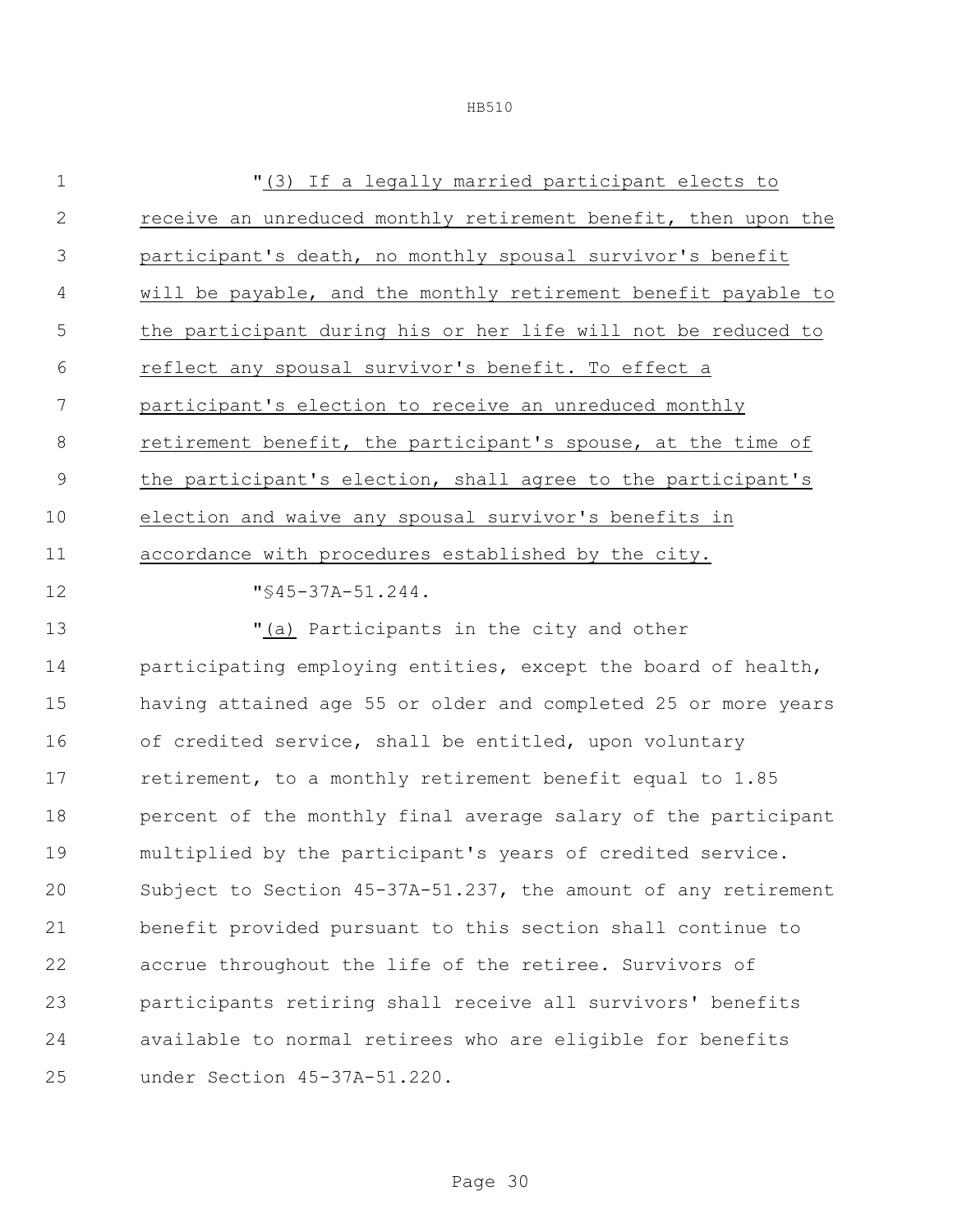| $\mathbf 1$    | "(b) Notwithstanding anything to the contrary                  |
|----------------|----------------------------------------------------------------|
| $\mathbf{2}$   | contained in this section, for all participants who first      |
| 3              | become participants on or after July 1, 2021, participants in  |
| 4              | the city and other participating constructive subsidiaries,    |
| 5              | except the board of health, having attained age 55 or older    |
| 6              | and completed 25 or more years of credited service, shall be   |
| $\overline{7}$ | entitled, upon voluntary retirement, to a monthly retirement   |
| 8              | benefit equal to 1.45 percent of the monthly final average     |
| 9              | salary of the participant multiplied by the participant's      |
| 10             | years of credited service. Subject to Section 45-37A-51.237,   |
| 11             | the amount of any retirement benefit provided pursuant to this |
| 12             | section shall continue to accrue throughout the life of the    |
| 13             | retiree. Survivors of participants retiring shall receive all  |
| 14             | survivor's benefits available to normal retirees who are       |
| 15             | eligible for benefits under Section 45-37A-51.220 as provided  |
| 16             | under Section 45-37A-51.228.                                   |
| 17             | $\sqrt{845-37A-51.302}$ .                                      |
|                |                                                                |

 "(a) For the purpose of the application of the 19 system to the extent herein provided, and for that purpose only, and except as may be otherwise or differently provided herein, the employment by the civic center of employee members shall be deemed constructively employment by the city during all of their time in the service of the civic center after the adoption of this section, with like effect as though the employee members, while working for the civic center, were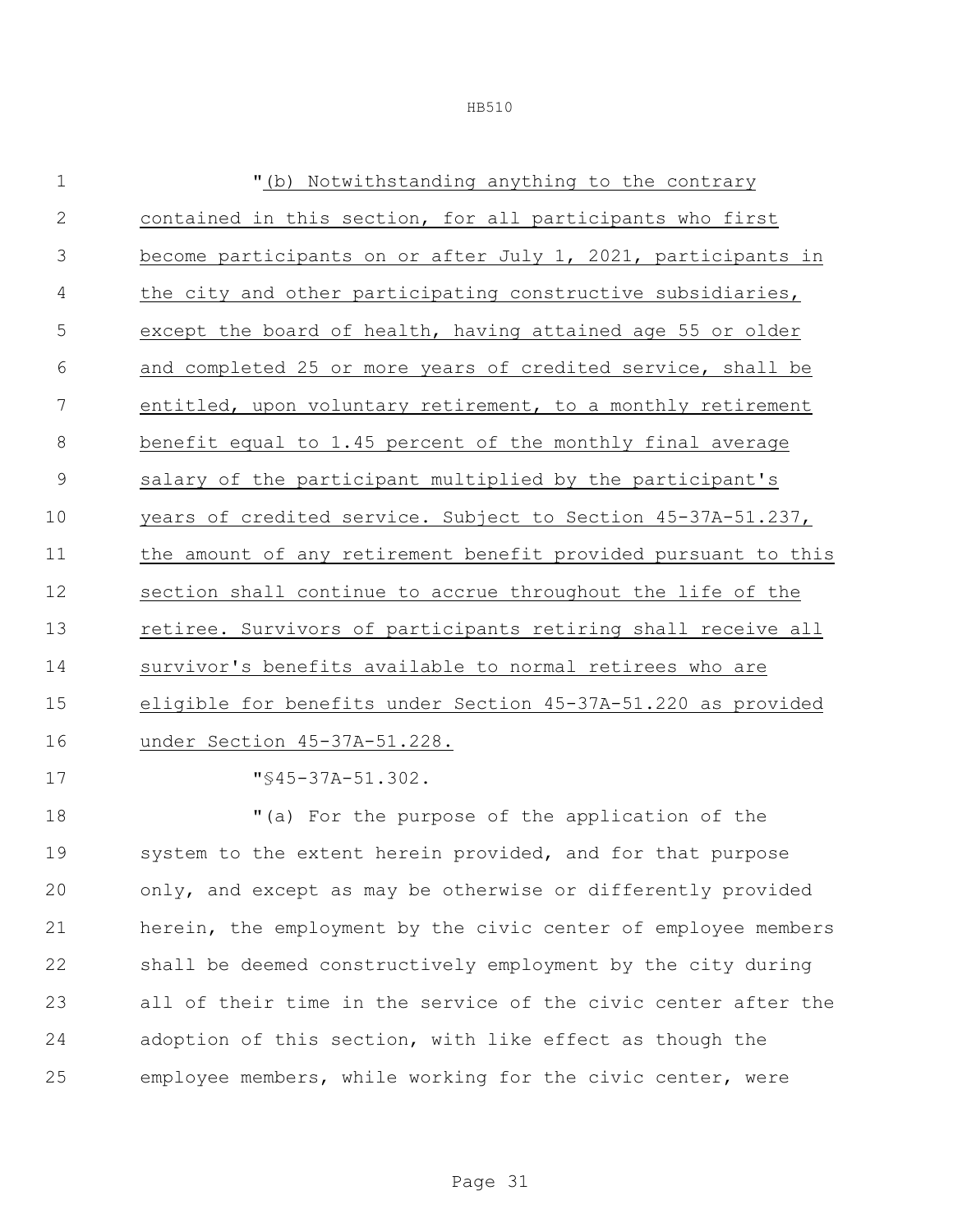actually working as employees of the city, subject to this pension system. This section shall not apply unless all of the conditions hereinafter specified are met.

 "(1) This section shall not apply to any employee member unless within 30 days after he or she leaves the service of the city he or she is employed by the civic center on a salary payable at regular specified intervals; any person employed by the civic center on a part time basis before he or she leaves, or when he or she leaves, the service of the city 10 shall be within the scope of the next foregoing sentence, if he or she continues in the employ of the civic center.

 "(2) This section shall not apply unless the employee member leaves in the system fund the contributions made by him or her to the fund.

 "(3) This section shall not apply unless, within the 16 time below stated, the civic center gives written notice to the board of managers that the civic center elects for this section to apply to the employment of the employee member by the civic center. This section shall not apply unless the board of managers receives notice within 45 days of the employee member's leaving the service of the city. The board, in its discretion, may accept and treat as binding notice received after that time, if the board finds that delay in forwarding the notice was justified. After giving notice, it shall be the duty of the civic center to make or cause to be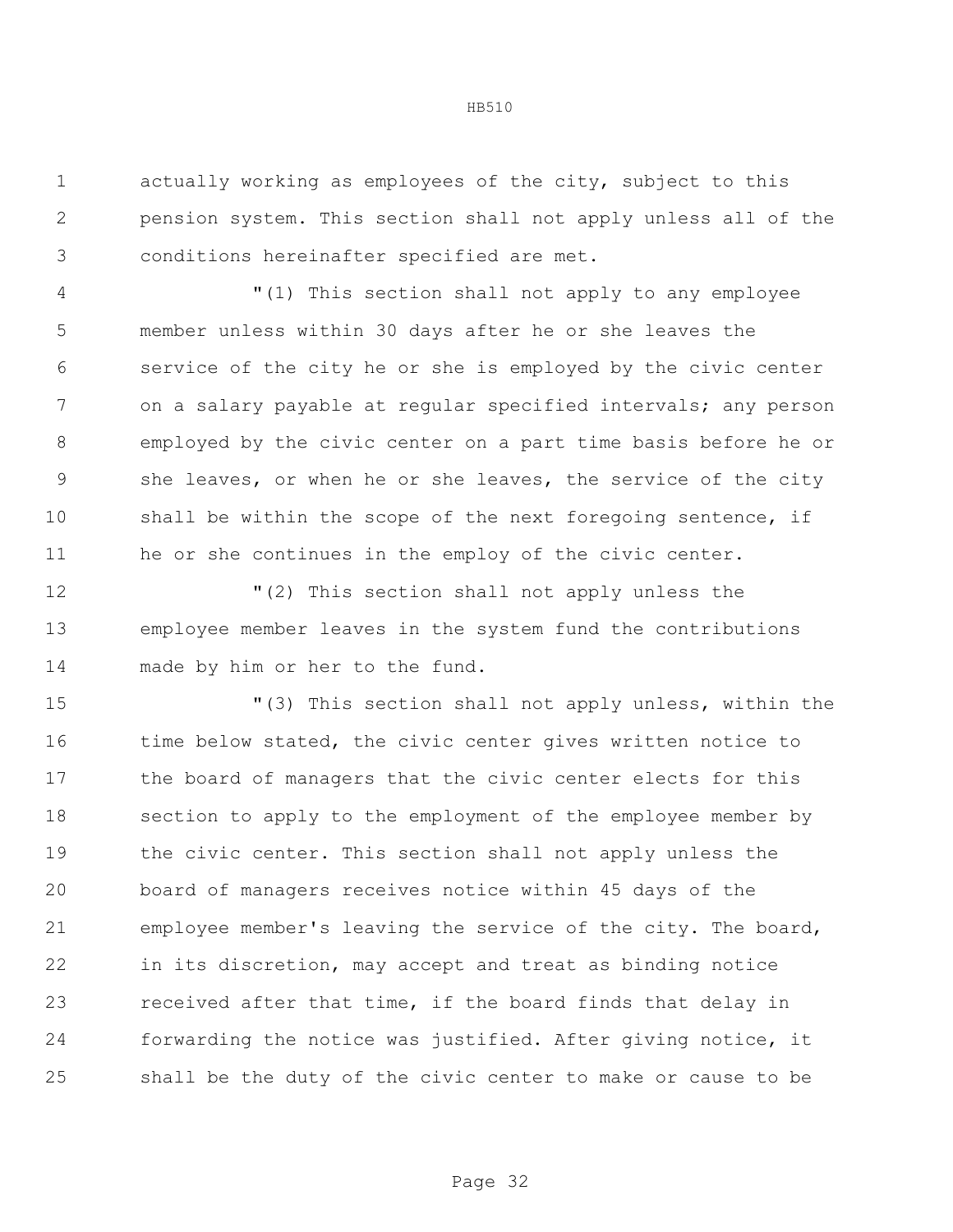made and paid into the pension fund deductions from the salary of its employee who is the subject of the notice, and to do so in all respects as is provided by the system for the city to make deductions and pay into the fund from salaries of its employees who are employee members, and it shall be the 6 further duty of the civic center to make matching 7 contributions the employer's required contributions pursuant to Section 45-37A-51.192 to the fund from its own funds in respect to any employee who is the subject of the notice, in all respects as it is made the duty of the city to make matching contributions the employer's required contributions pursuant to Section 45-37A-51.192 in respect of its employees who are employee members, and it shall be the further duty of 14 the civic center to fully cooperate with the board of managers, the city director of finance, and the custodian in 16 the administration of the system.

 "(b) After the board of managers receives the certificate from the civic center, the election made by civic center for this section to apply to the employee member named in the certificate shall be irrevocable.

"§45-37A-51.305.

 "After September 1, 1969, it shall be the duty of 23 the civil defense agency, or its successor agency, as an independent agency and not as a subsidiary board or department of the city, to make or cause to be made and paid into the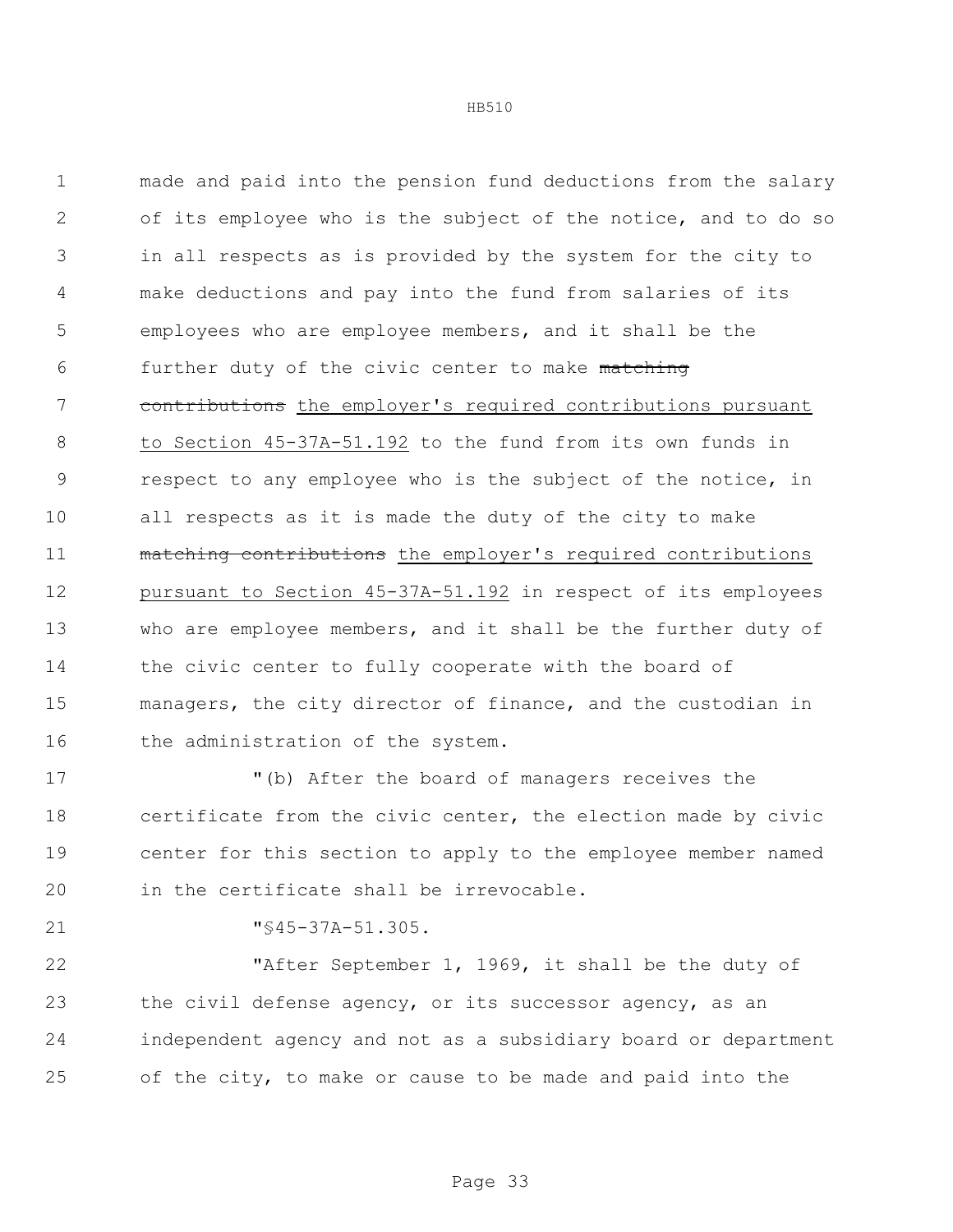fund deductions from the salaries of all of its employees who are employee members, and to do so in all respects as is provided by the system for the city to make deductions and pay into the fund from salaries of its employees who are employee members, and it shall be the further duty of the civil defense agency, or its successor agency, as such independent agency, 7 to make matching contributions the employer's required contributions pursuant to Section 45-37A-51.192 to the fund from its own funds in respect of its employees who are employee members, in all respects as it is made the duty of 11 the city to make matching contributions the employer's required contributions pursuant to Section 45-37A-51.192 in respect of its employees who are employee members, and it 14 shall be the further duty of the civil defense agency, as such independent agency, to fully cooperate with the board of managers, the city director of finance, and the custodian in 17 the administration of the system, and, thereinabout, to make available to them all such records and information pertaining to employees of the civil defense agency as they or either of them may request for the purpose of administration of the system.

"§45-37A-51.306.

 "(a) Employees of the library board shall be deemed constructive employees of the city during their time of service with the library board, whether past, present, or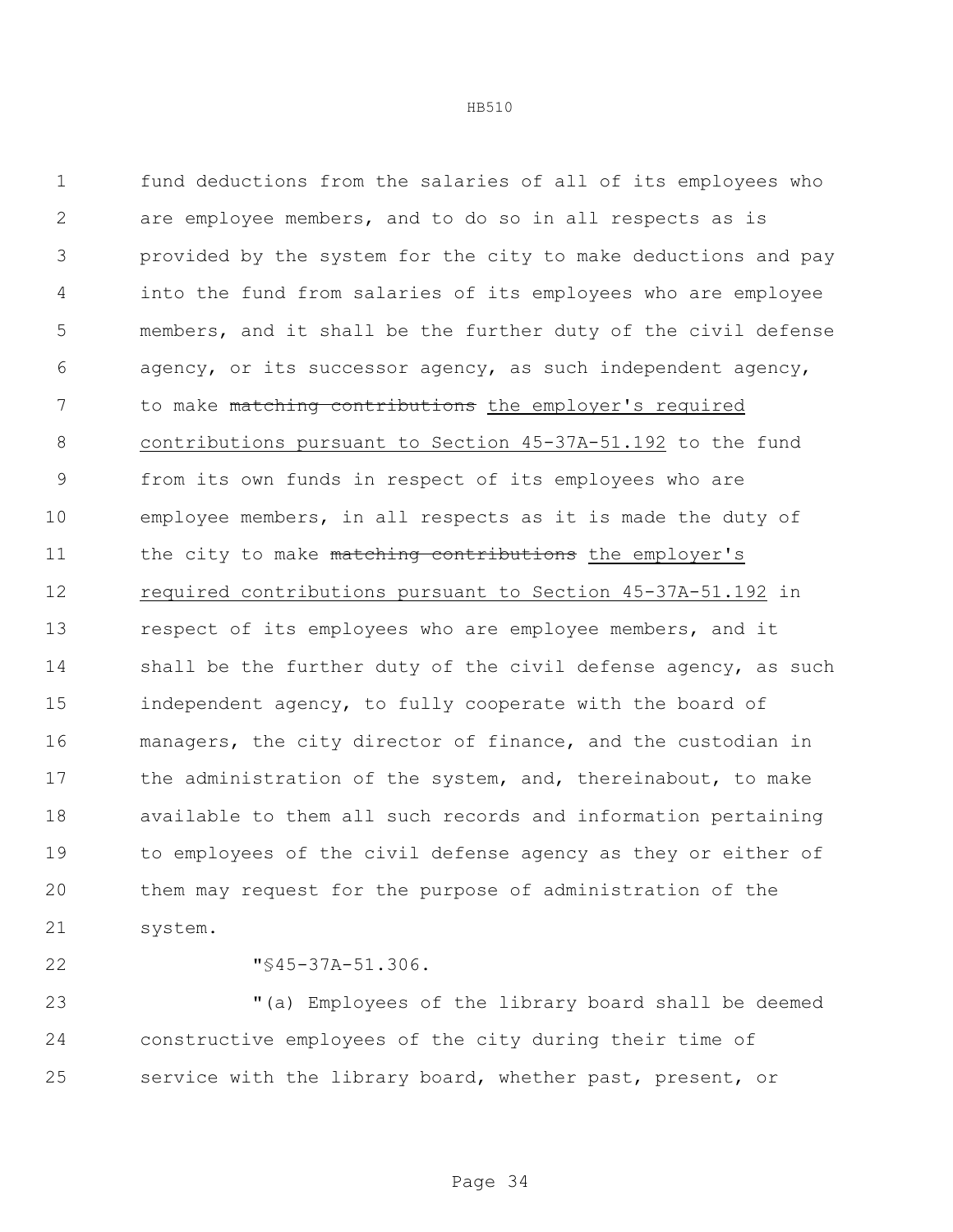future. The retrospective and the prospective term of the system shall be retrospectively applied to constructive employees as though the library board was actually a subsidiary department of the city at all times, past, present, or future. The employees of the library board shall be governed accordingly by the retrospective and prospective provisions of the system.

8 "(b) After the first pay period after August 1, 1999, it shall be the duty of the library board as an independent agency and not as a subsidiary or department of the city, to do all of the following:

 "(1) To pay into the fund deductions from the salaries and wages of its employees who are members of the system.

15 The M<sub>1</sub> (2) To make matching contributions the employer's 16 required contributions pursuant to Section 45-37A-51.192 to the fund from its own funds in respect to its employees who are members, in all respects as it is made the duty of the 19 city to make matching contributions the employer's required contributions pursuant to Section 45-37A-51.192 in respect to its employees.

 "(3) To fully cooperate with the board of managers, the finance director of the city, and the custodian in the administration of the system.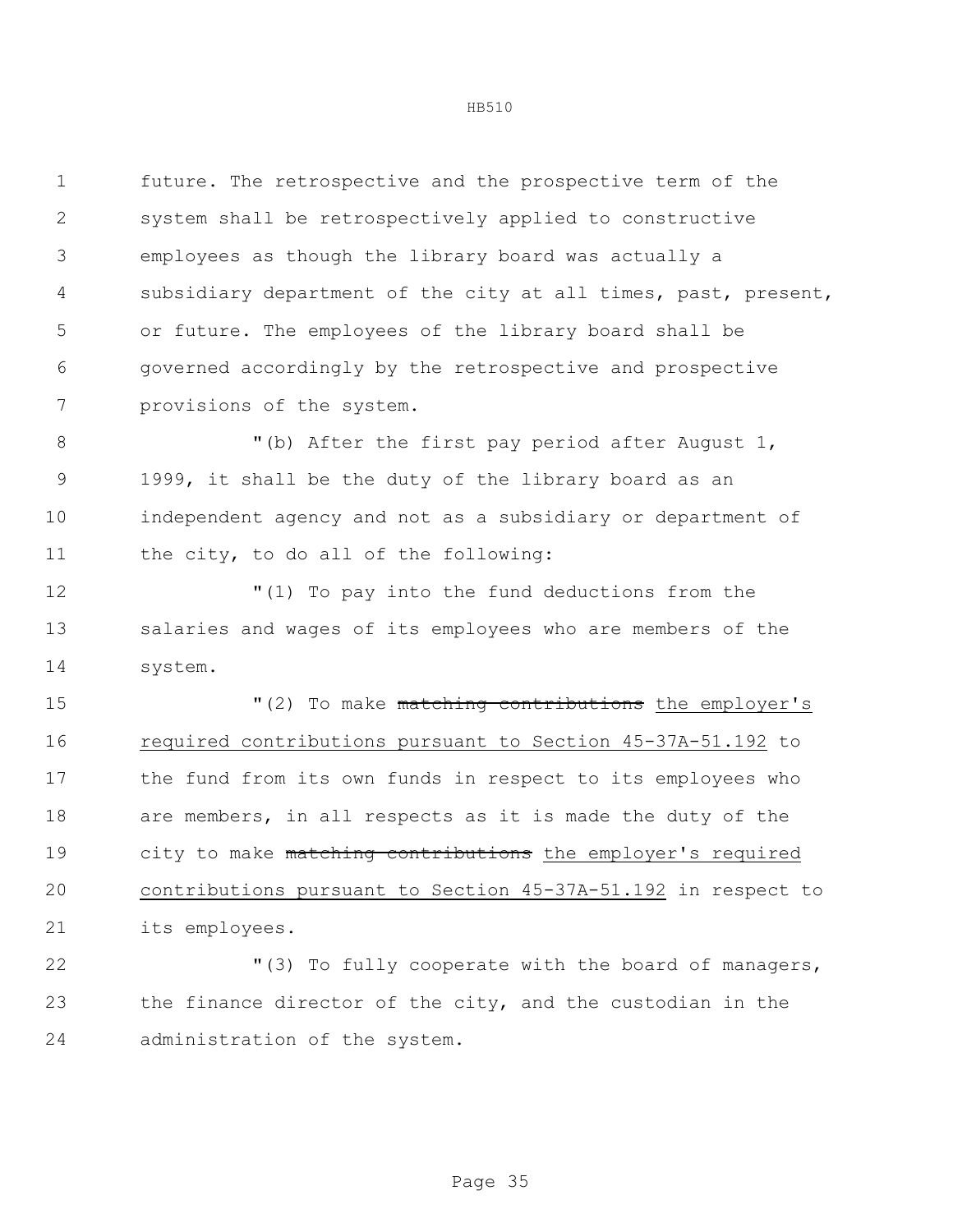"(4) To make available to the system all records and information pertaining to employees of the library board as they may request for the purpose of the administration of the system.

"§45-37A-51.307.

 "For the purpose of the application of the terms of the system, and for such purpose only, employees of the Birmingham Airport Authority, or for any other entity having similar jurisdiction over the Birmingham Municipal Airport, shall be deemed constructively employees of the city and the airport authority shall be deemed constructively a department of the city in the same manner and under the same terms as apply to the classified and unclassified employees of the city. The airport authority shall make or cause to be made and paid into the fund, deductions from the salaries of all of its 16 employees who are employee members, and shall make matching 17 contributions the employer's required contributions pursuant to Section 45-37A-51.192, all under the same terms as the city 19 employee deduction and matching contributions the employer's required contributions pursuant to Section 45-37A-51.192 are made. The airport authority shall make this information available to the board of managers, the director of finance, and the custodian in the administration of the system. This provision shall not apply until a resolution of the airport authority requesting participation in the system is delivered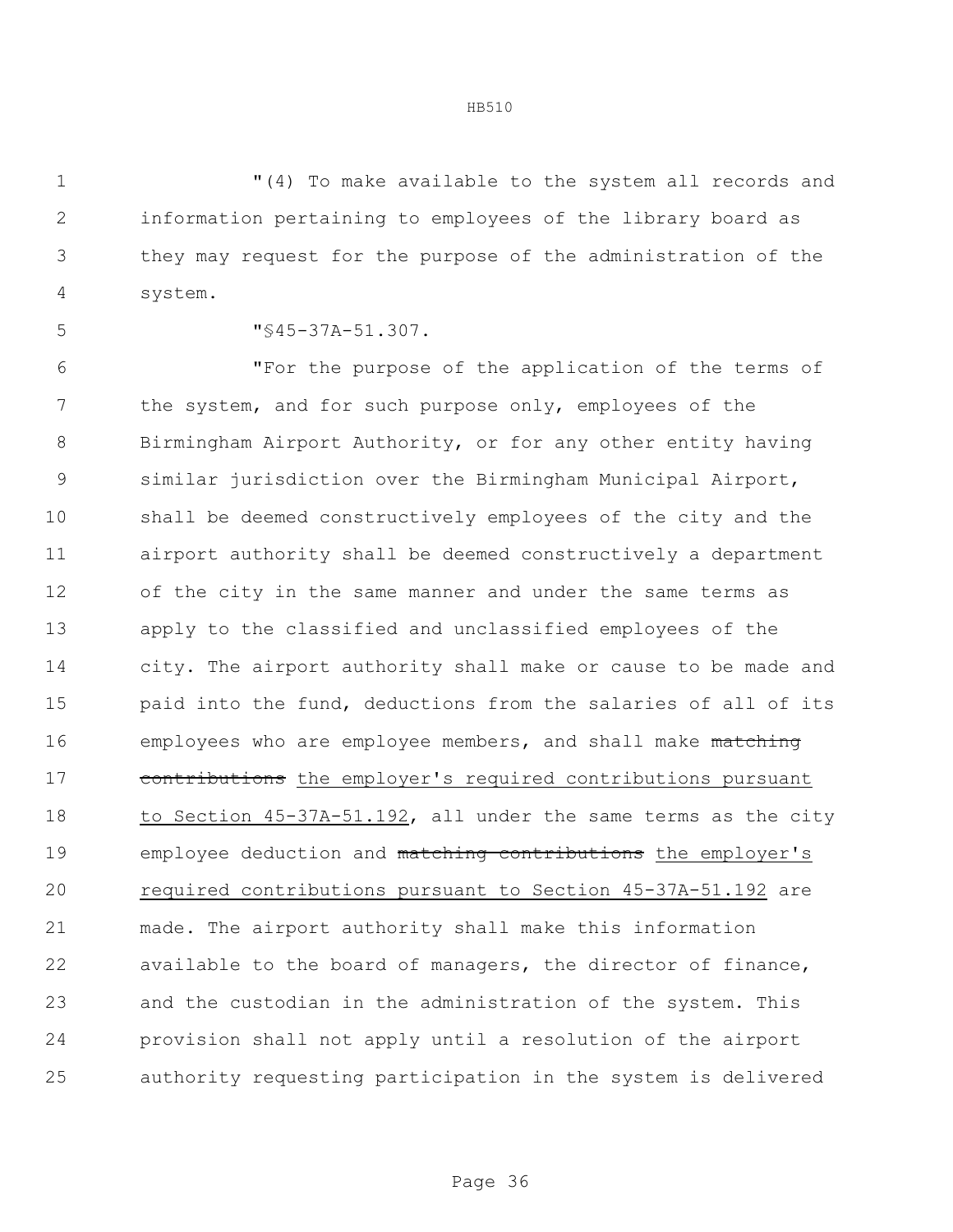to and approved by the board of managers. The airport authority may choose to allow its executive director and department heads, or any of them, to decline participation in the system and thereby waive and forfeit all service credit. The airport authority shall determine which of its job classifications are to be considered in the classified service for the purposes of this system.

8 "§45-37A-51.308.

9 "(a) Employees of the Birmingham Emergency Management Agency/District, or for any other entity having similar jurisdiction over the emergency management countywide, shall be deemed constructive employees of the city during such 13 time in the service of the agency, whether past, present, or future. The retrospective and prospective term of the system shall be applied retrospectively to constructive employees as though the district were actually a subsidiary department of 17 the city at all times past, present, or future. For the purpose of the application of the system, constructive employees shall be deemed as employees in the classified service of the city during the period or periods, whether 21 past, present, or future, as the case may be, or may have been subject to the civil service system as that to which employees of the city may be or may have been contemporaneously subject. The employees of the agency shall be governed accordingly by the retrospective and prospective provisions of the system.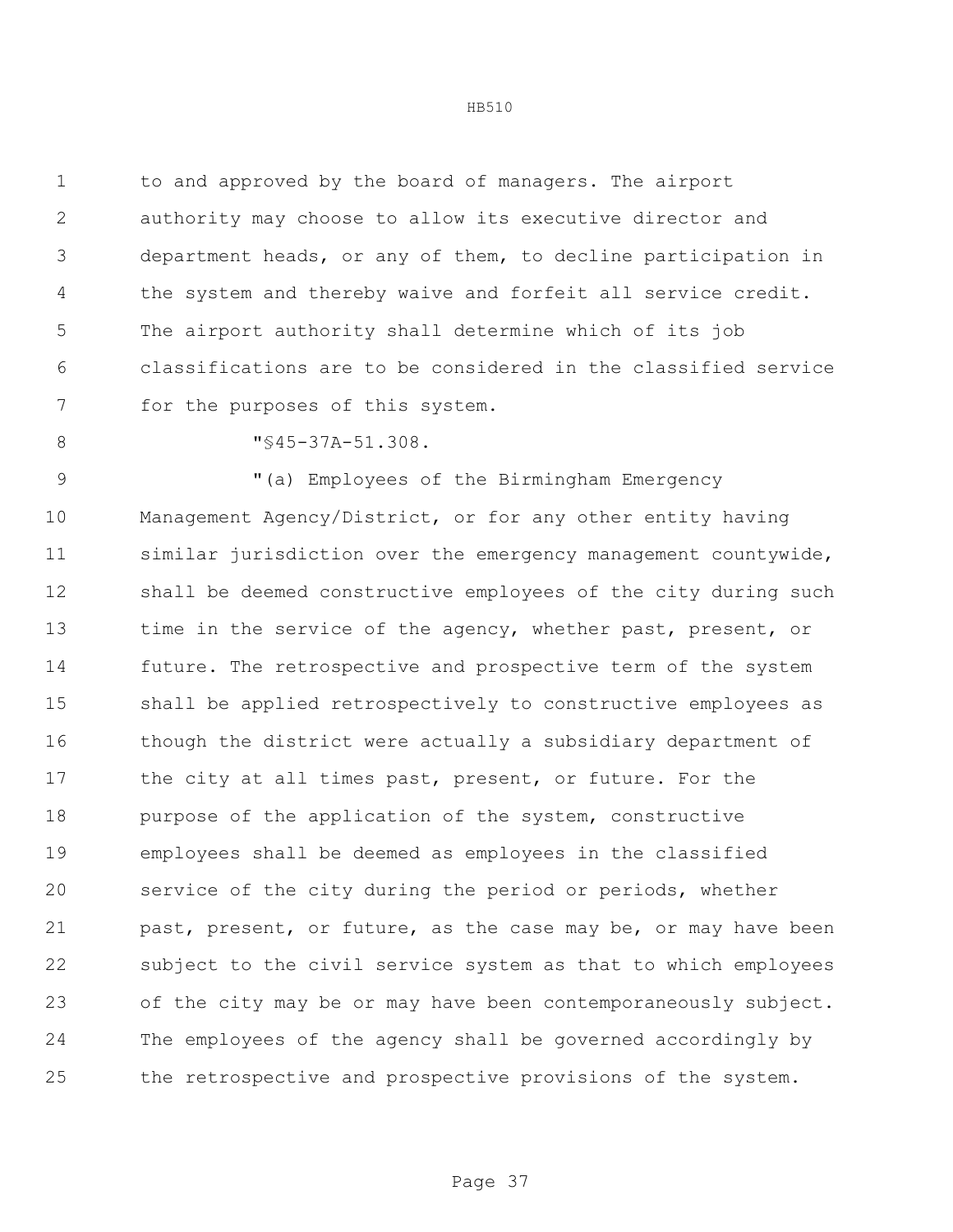| 1              | "(b) It shall be the duty of the emergency                     |
|----------------|----------------------------------------------------------------|
| $\mathbf{2}$   | management agency/district, as an independent agency and not   |
| 3              | as a subsidiary or department of the city, to pay into the     |
| $\overline{4}$ | fund deductions from the salaries and wages of its employees   |
| 5              | who are members of the system. It shall be the further duty of |
| 6              | the district, as an independent agency, to make matching       |
| 7              | contributions the employer's required contributions pursuant   |
| 8              | to Section 45-37A-51.192 to the fund from its own funds in     |
| $\mathcal{G}$  | respect to its employees who are members, in all respects as   |
| 10             | it is made the duty of the city to make matching contributions |
| 11             | the employer's required contributions pursuant to Section      |
| 12             | 45-37A-51.192 in respect to its employees who are members of   |
| 13             | the system. It shall further be the duty of the district, as   |
| 14             | an independent agency, to fully cooperate with the board of    |
| 15             | managers, the finance director of the city, and the custodian  |
| 16             | in the administration of the system, to make available to them |
| 17             | all records and information pertaining to employees of the     |
| 18             | district as they may request for the purpose of the            |
| 19             | administration of the system."                                 |
|                |                                                                |

 Section 2. This act shall become effective immediately following its passage and approval by the Governor, or its otherwise becoming law.